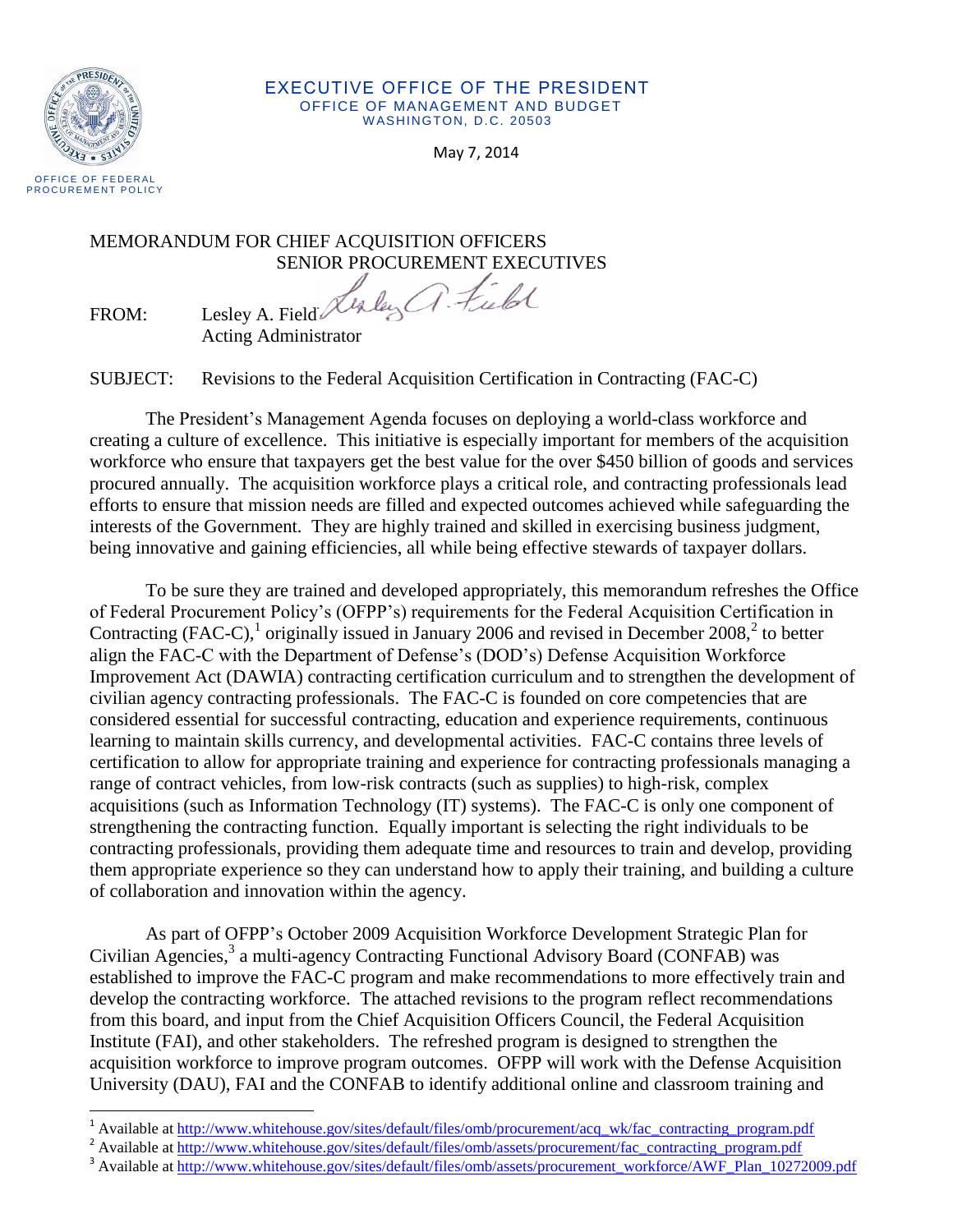development opportunities to continuously improve this certification program. The FAC-C curriculum will be refreshed periodically to maintain alignment with the DAWIA certification and will be maintained on FAI's website at www.fai.gov.

We intend to establish additional training, experience, and continuous learning requirements for FAC-C holders who manage acquisitions requiring specialized knowledge, skills, and abilities, similar to the core-plus specializations we recently added to the Federal Acquisition Certification for Program and Project Managers (FAC-P/PM).<sup>4</sup> Specialization is being considered for areas such as IT, services, construction, and small business acquisition. For example, having contracting professionals that have specific competencies, skills and experience in the acquisition of IT can contribute to the Administration's effort to deliver smarter IT. In addition to training, experience, and continuous learning requirements in the specialized areas, we intend to provide helpful resources, such as a guide on innovative contracting practices for IT. We will work with the CONFAB to further develop FAC-C core-plus specializations and anticipate issuing a FAC-C-IT core-plus specialization by the end of calendar year 2014.

| <b>FAC-C of December 2008</b>                                                                                                                                                               | <b>Refreshed FAC-C</b>                                                                                                                                                                                                                                                                                                                                                                                                                                                                                                                   |
|---------------------------------------------------------------------------------------------------------------------------------------------------------------------------------------------|------------------------------------------------------------------------------------------------------------------------------------------------------------------------------------------------------------------------------------------------------------------------------------------------------------------------------------------------------------------------------------------------------------------------------------------------------------------------------------------------------------------------------------------|
| <b>Curriculum:</b>                                                                                                                                                                          |                                                                                                                                                                                                                                                                                                                                                                                                                                                                                                                                          |
| Curriculum was general, without a specific<br>course in Federal Acquisition Regulation<br>(FAR) fundamentals, only a basic course in<br>cost/price analysis, and no advanced<br>coursework. | Curriculum aligns more closely with the<br>DAWIA curriculum and includes nearly 100<br>hours of additional targeted training. For<br>example:<br>Level I classes now include FAR basics<br>and cost/price analysis.<br>Level II classes include more focus on<br>intermediate cost/price analysis and supply<br>and service contracting.<br>Level III classes include electives such as<br>Understanding Industry, Acquisition Law,<br>and Advanced Contract Pricing to target<br>advanced coursework in acquisition-<br>related topics. |

The chart below identifies the major changes in this refreshed FAC-C.

 $\ddot{\phantom{a}}$ 

<sup>&</sup>lt;sup>4</sup> Available at<http://www.whitehouse.gov/sites/default/files/omb/procurement/memo/fac-ppm-revised-dec-2013.pdf>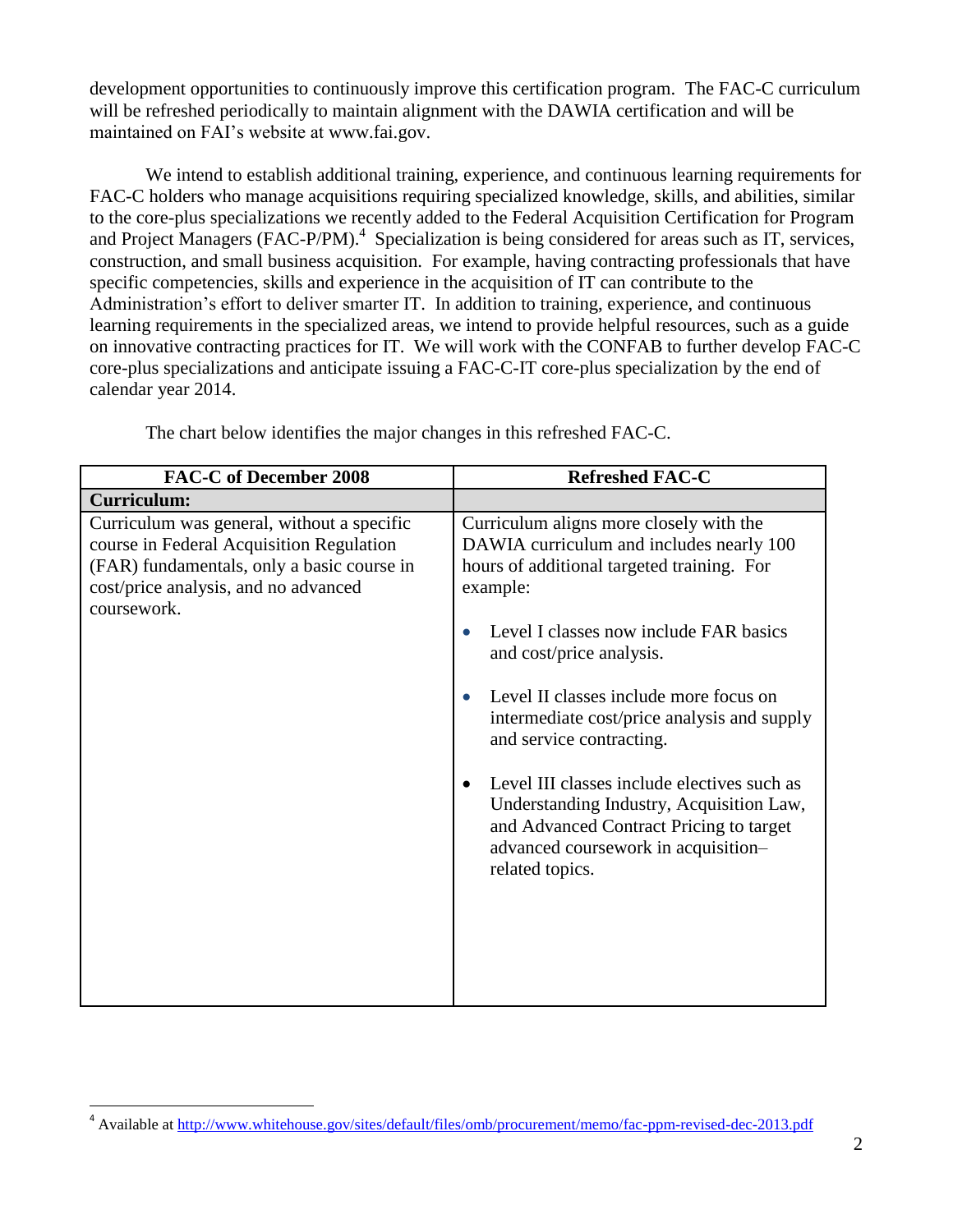| <b>FAC-C of December 2008</b>                                                                                                              | <b>Refreshed FAC-C</b>                                                                                                                                                                                                                                                                                                                                                                                                                                                           |
|--------------------------------------------------------------------------------------------------------------------------------------------|----------------------------------------------------------------------------------------------------------------------------------------------------------------------------------------------------------------------------------------------------------------------------------------------------------------------------------------------------------------------------------------------------------------------------------------------------------------------------------|
| <b>Applicability:</b>                                                                                                                      |                                                                                                                                                                                                                                                                                                                                                                                                                                                                                  |
| FAC-C was mandatory only for those<br>contracting professionals issued new<br>Contracting Officer warrants on or after<br>January 1, 2007. | Contracting Officers, regardless of their<br>$\bullet$<br>series, and other contracting professionals<br>in the 1102 job series must be certified at<br>an appropriate level as of October 1, 2014,<br>pursuant to agency policy.<br>Any contracting professional issued an<br>$\bullet$<br>unlimited warrant after October 1, 2014<br>must be Level III certified.                                                                                                              |
| <b>Experience:</b>                                                                                                                         |                                                                                                                                                                                                                                                                                                                                                                                                                                                                                  |
| FAC-C focused on years of contracting<br>experience.<br><b>Core-plus Specialized Certification:</b><br>None available                      | In addition to the requirement for years of<br>experience, agencies are encouraged to ensure<br>contracting workforce members get the breadth<br>and depth of experience required to strengthen<br>their skills and capabilities. Possible<br>developmental activities are provided in<br>Attachment 3.<br>General core-plus requirements will be added<br>to the core FAC-C certification, starting with<br>an IT core-plus specialization by the end of<br>calendar year 2014. |
| <b>Workforce Management System:</b>                                                                                                        |                                                                                                                                                                                                                                                                                                                                                                                                                                                                                  |
| The Acquisition Career Management<br>Information System (ACMIS) was optional<br>and was the system of records for the FAC-C<br>program.    | All contracting professionals are required to be<br>registered in the Federal Acquisition Institute<br>Training Application System (FAITAS) and<br>civilian agencies are required to utilize<br>FAITAS to manage their acquisition workforce<br>members.                                                                                                                                                                                                                         |

The revised FAC-C program is effective October 1, 2014. The education requirement has not changed. Current FAC-C holders certified under the previous FAC-C will be transitioned at their current level of certification, as long as their continuous learning requirements are met. Transition options are detailed in Attachment 2 to this memorandum, but agencies have the option of transitioning to the new FAC-C standards earlier than the October 1, 2014 effective date. Agencies should ensure guidance is in place to enable the appropriate certification and development of their contracting professionals.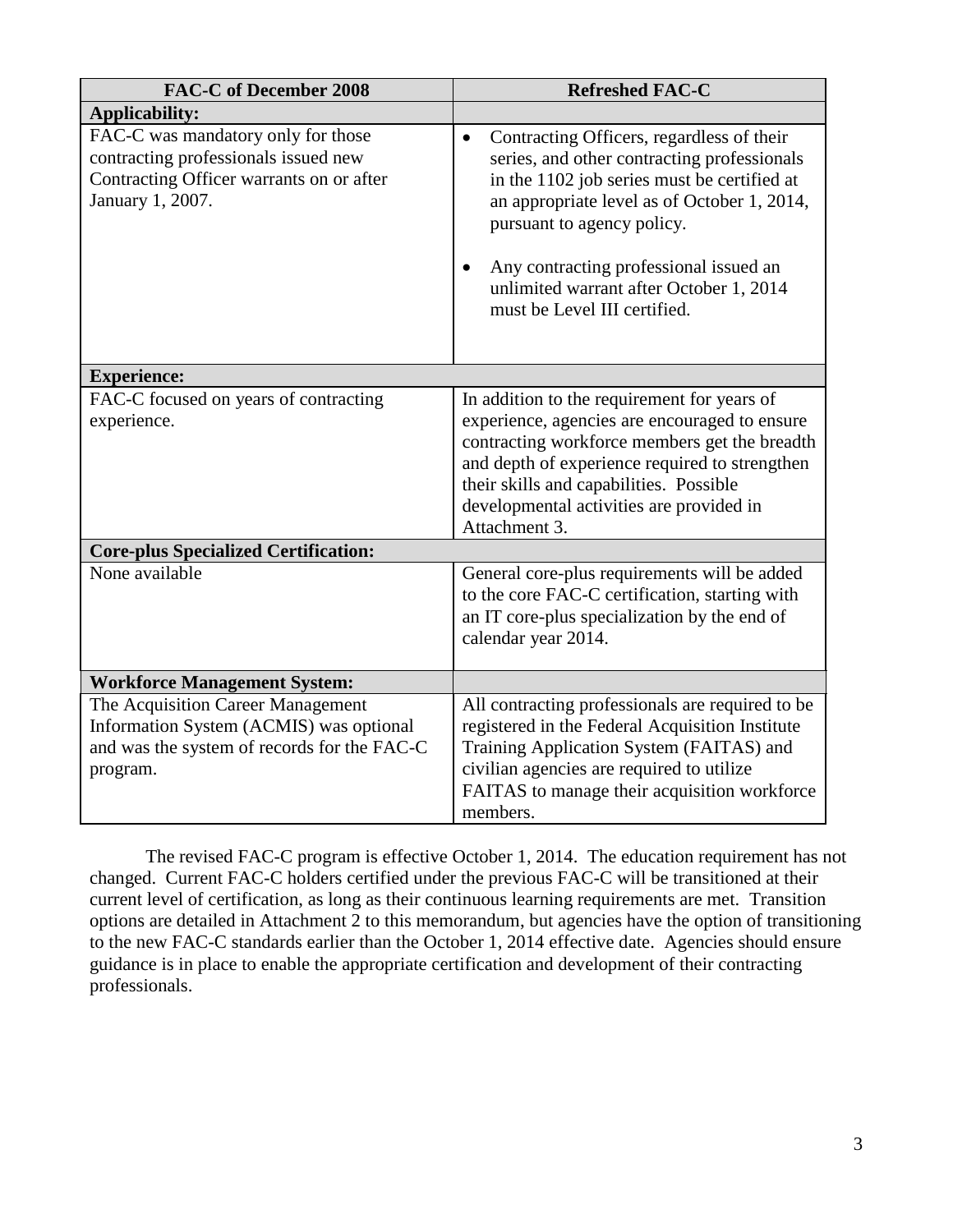If you have questions regarding the FAC-C program or suggestions for core-plus specializations, please contact Joanie Newhart at (202) 395-4821 or [jnewhart@omb.eop.gov.](file://sfomb01/home/Newhart_J/My%20Documents/jnewhart@omb.eop.gov)

Attachment 1: Federal Acquisition Certification in Contracting (FAC-C)

Attachment 2: FAC-C Transition Options on the October 1, 2014 Implementation Date

Attachment 3: Developmental Opportunities

Attachment 4: FAC-C Curriculum

Attachment 5: Guidance on Meeting the Requirement for Continuous Learning Points

cc: Chief Human Capital Officers

Acquisition Career Managers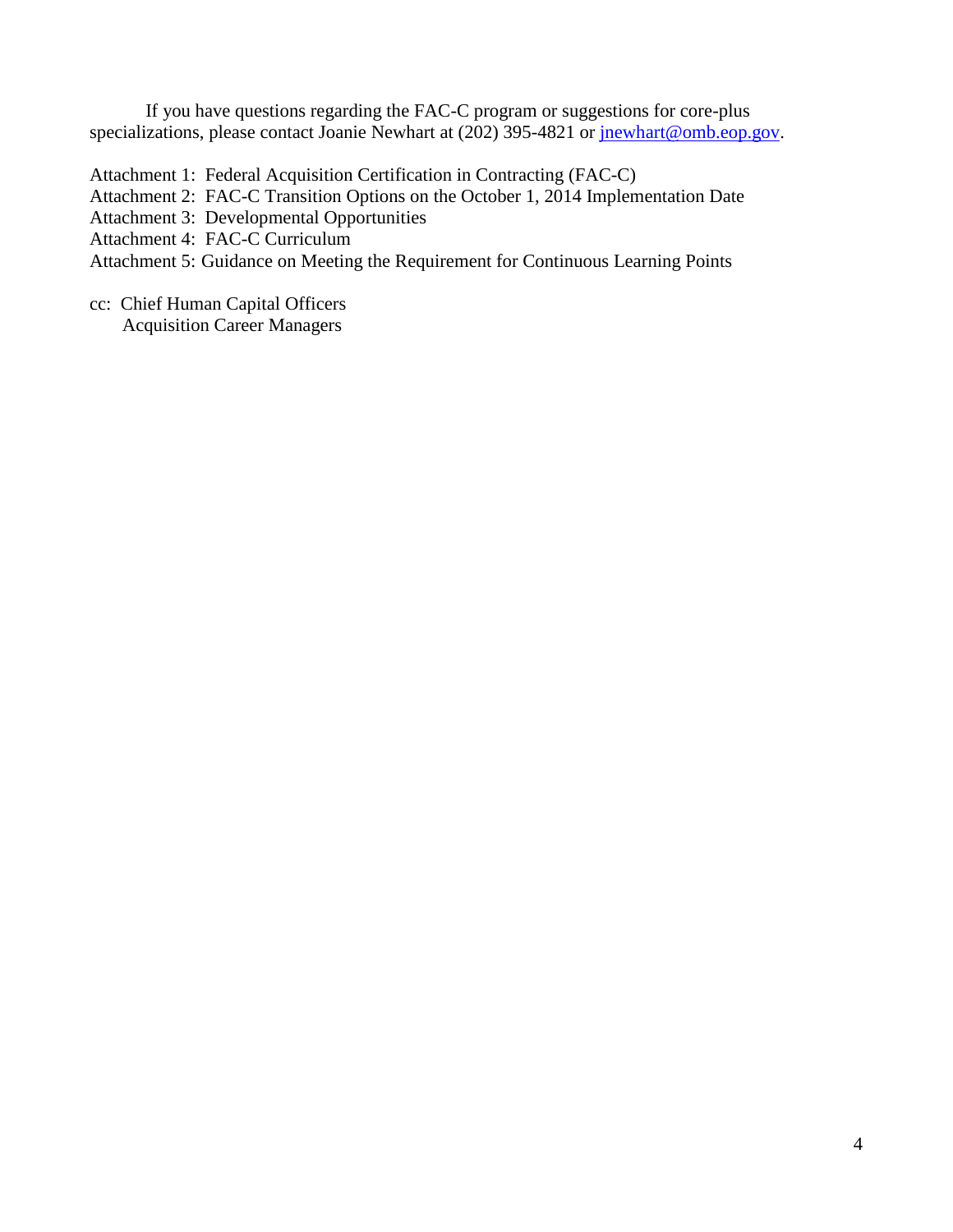## **Federal Acquisition Certification in Contracting (FAC-C)**

**1**. **Purpose**. The purpose of the Federal Acquisition Certification in Contracting (FAC-C) is to establish general training, experience and development requirements for contracting professionals in civilian agencies. This certification program will promote continued development of essential technical and professional competencies for contracting professionals.

**2. Effective Date**. The revised FAC-C program is effective October 1, 2014. Current FAC-C holders certified under the previous FAC-C will be grandfathered in at their current level of certification, as long as their continuous learning requirements are met. Transition options are detailed in Attachment 2 to this memorandum.

**3**. **Authority**. The FAC-C is issued pursuant to the Office of Federal Procurement Policy (OFPP) Act, 41 U.S.C. § 1101 et. seq., and OFPP Policy Letter 05-01.

**4. Background**. OFPP Policy Letter 05-01 established a requirement for Federal acquisition certification programs. In January 2006, OFPP issued the first FAC-C, and revised it in December  $2008$ <sup>5</sup> In October 2009, OFPP issued the Acquisition Workforce Development Strategic Plan,<sup>6</sup> which established a multi-agency Contracting Functional Advisory Board (CONFAB) to improve the FAC-C program and make ongoing recommendations to more effectively manage the contracting workforce. This FAC-C revision is part of the continuous improvement of the contracting function.

**5. Applicability.** The FAC-C program applies to all executive agencies, except the Department of Defense (DOD).<sup>7</sup> This is a Federal certification program, and as such, shall be accepted by all civilian agencies as evidence that an employee meets core education, training and experience requirements to perform contracting functions.<sup>8</sup> Agencies may require additional competencies and experience if needed for their agency-specific projects and programs.

The Federal certification in contracting is not mandatory for all contracting professionals; however, members of the workforce holding Contracting Officer (CO) warrants as of the effective date of this certification program, regardless of GS series, and other contracting professionals in the 1102 job series must be certified at an appropriate level, pursuant to agency policy. Those COs not required to be certified under the previous policy shall be given a period of two years to complete their certification requirements. This requirement does not apply to:

 $\overline{a}$ 

<sup>&</sup>lt;sup>5</sup> Available at

[https://www.whitehouse.gov/sites/default/files/omb/procurement/acq\\_wk/fac\\_contracting\\_program.pdf](https://www.whitehouse.gov/sites/default/files/omb/procurement/acq_wk/fac_contracting_program.pdf) Available at

[http://www.whitehouse.gov/sites/default/files/omb/assets/procurement\\_workforce/AWF\\_Plan\\_10272009.pdf](http://www.whitehouse.gov/sites/default/files/omb/assets/procurement_workforce/AWF_Plan_10272009.pdf). <sup>7</sup> Department of Defense (DOD) will continue to follow DOD policy.

<sup>&</sup>lt;sup>8</sup> As necessary, civilian agencies covered by this FAC-C program may require additional training and experience, beyond the FAC-C requirements and in accordance with DOD policy, for their Contracting Officers who are appointed to support DOD-funded requirements.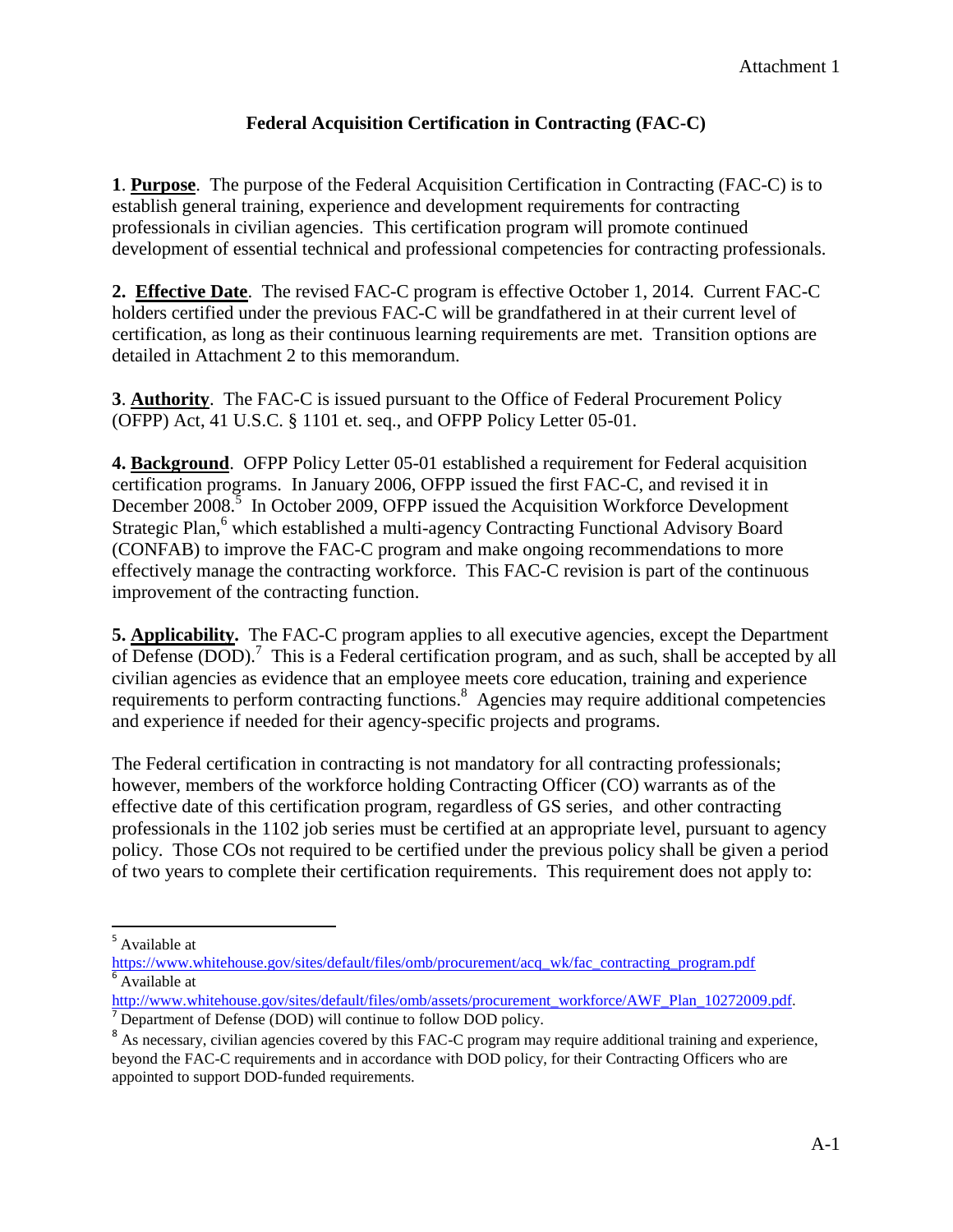- senior level officials responsible for delegating procurement authority (unless these individuals also sign contracts); or
- non-1102s whose warrants are either generally used to procure emergency goods and services; or whose warrants are so limited as to be outside the scope of this program, as determined by the agency Chief Acquisition Officer (CAO) or his/her designee.

Agencies have discretion to establish additional warranting requirements. CAOs shall tie warrant levels to certification levels based on agency needs; however, any contracting professional issued an unlimited CO warrant after October 1, 2014 is required to be Level III certified.

## **6. Certification Program Administration.**

**a. General.** In accordance with the Services Acquisition Reform Act (SARA),<sup>9</sup> the CAO is responsible for developing and maintaining an acquisition career management program to ensure an adequate and professional acquisition workforce. As such, the certification process shall be managed by each agency. The CAO may delegate implementation authority and functional responsibility to the Senior Procurement Executive (SPE).

**b. Certification Waiver Authority.** The agency's CAO, or SPE if so delegated, may waive the requirement for obtaining a certification for warranting purposes in writing, on a case-by-case basis, if granting a waiver is in the best interest of the agency. Waivers shall only be granted for exceptional and compelling reasons. This authority may not be delegated further. A written justification shall include the reason for and conditions of the waiver, and the agency's Acquisition Career Manager (ACM) or designee shall maintain all supporting documentation. This waiver is not transferable to another agency. See paragraph 8.d for waivers relating to education requirements.

## **c. Responsibilities.**

1)*OFPP Associate Administrator for Acquisition Workforce Programs.*The OFPP Associate Administrator for Acquisition Workforce Programs, in consultation with the Chief Acquisition Officers Council (CAOC), the Federal Acquisition Institute (FAI), the FAI Board of Directors, the Interagency Acquisition Career Management Council (IACMC), the Federal Acquisition Fellows Coalition (FAFC), the CONFAB and other stakeholders, as appropriate, shall provide strategic direction and lead the efforts to develop a competent and capable civilian agency acquisition workforce.

2) *Federal Acquisition Institute (FAI) Board of Directors*. The FAI Board of Directors provides general oversight and administration of the FAC-C program. The Board also ensures that the program meets the needs of the civilian agency acquisition workforce.

<sup>&</sup>lt;sup>9</sup> 41 U.S.C. § 1702(b)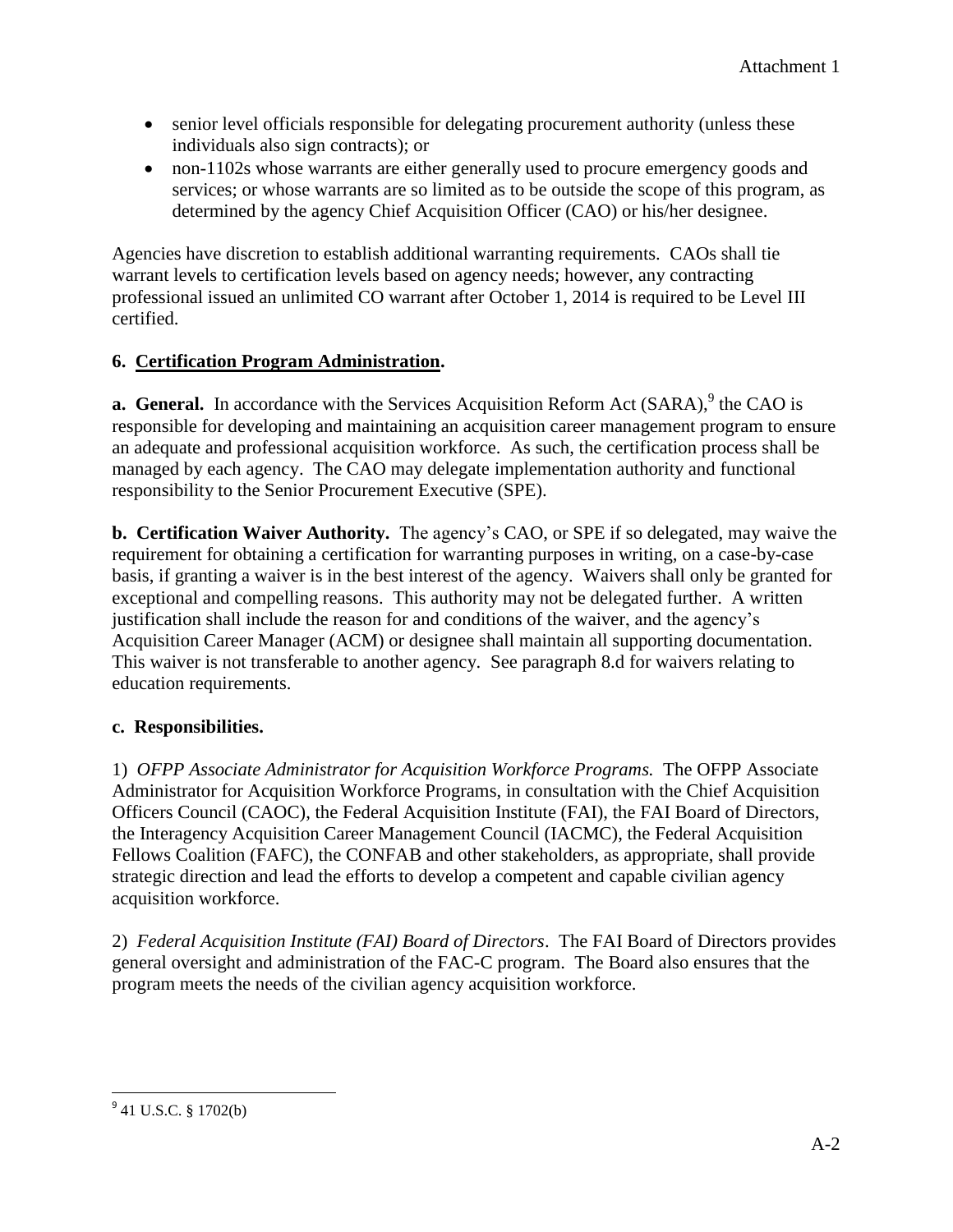#### 3) *FAI*. Specific FAI responsibilities for administration of the FAC-C are to:

- develop, review, and revise competencies and certification standards in collaboration with the Defense Acquisition University (DAU),
- participate in contracting curriculum development with DAU,
- collaborate with agency ACMs on acquisition workforce development,
- collaborate with agency acquisition training organizations on training development and delivery,
- manage the Federal Acquisition Institute Training Application System (FAITAS)(see paragraph 9),
- review agency certification programs for compliance with this refreshed FAC-C program,
- analyze acquisition workforce and human capital information and Acquisition Workforce Competency Survey results to determine gaps in competencies,
- in collaboration with civilian agencies, develop training standards to be used by agencies, vendors, or other organizations in assessing existing courses against these standards or developing new courses to satisfy the requirements of the FAC-C, and
- chair the Federal Acquisition Council on Training (FACT), a Government-wide acquisition training council that focuses on increasing efficiencies and obtaining the best value in acquisition training and development to optimize Federal dollars and resources.<sup>10</sup>

4) *Agency Acquisition Career Managers (ACMs)*. Agency ACMs, appointed by the CAO or his/her designee under Policy Letter 05-01, are responsible for administering the agency certification program in accordance with this guidance and any subsequent guidance provided by OFPP or FAI. The ACM also serves on the IACMC, which is led by FAI, to share best practices across the government and to ensure that workforce development policies and opportunities meet the needs of the acquisition workforce. Authority for overseeing the agency FAC-C program, resolving disputes, and granting certifications will be at the CAO or designee level.

Essential ACM responsibilities for program administration are to:

- **e** ensure all contracting professionals are accurately registered in FAITAS,  $^{10}$
- identify and assess the qualifications of the agency's contracting workforce,
- develop the contracting workforce in accordance with these standards,
- determine appropriate certification levels and issue FAC-Cs,
- monitor the continuous learning process.

FAITAS and tools on the FAI website at www.fai.gov can assist ACMs with all of these  $responsible!$ <sup>11</sup>

 $\overline{a}$ <sup>10</sup> Per September 3, 2013 OFPP memorandum, "Increasing Efficiencies in the Training, Development, and Management of the Acquisition Workforce," available at

[http://www.whitehouse.gov/sites/default/files/omb/procurement/memo/increasing-efficiencies-in-the-training](http://www.whitehouse.gov/sites/default/files/omb/procurement/memo/increasing-efficiencies-in-the-training-development-and-management-of-the-acquisition-workforce.pdf)[development-and-management-of-the-acquisition-workforce.pdf.](http://www.whitehouse.gov/sites/default/files/omb/procurement/memo/increasing-efficiencies-in-the-training-development-and-management-of-the-acquisition-workforce.pdf)

 $\overline{11}$  FAC-C guidance and other information will be available at www.fai.gov under the Certification tab.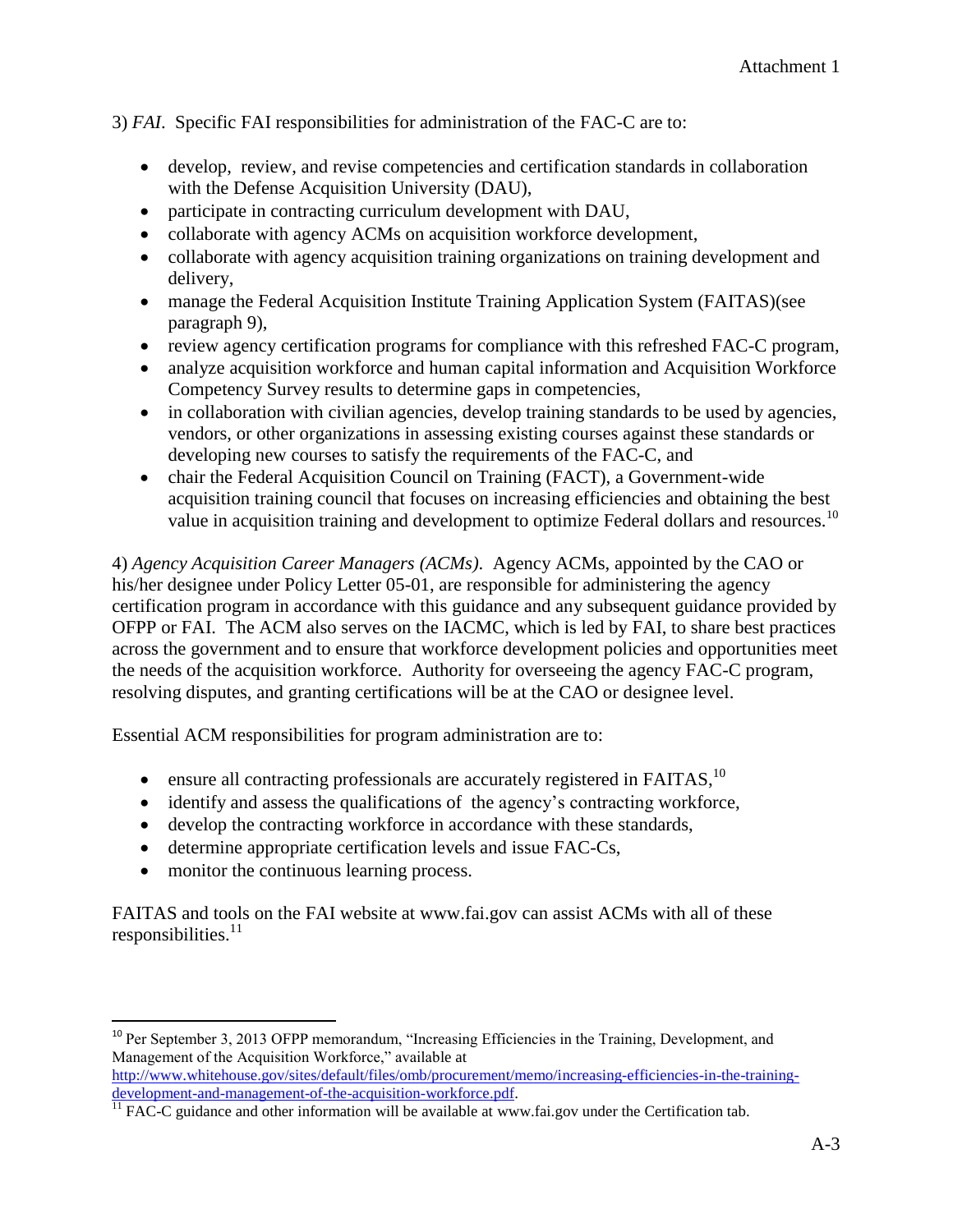5) *Contracting Professionals*. Contracting professionals have responsibilities under this refreshed FAC-C program.

- Identify short-term and long-term career goals.
- With supervisor collaboration, create an Individual Development Plan based upon goals, formal training and experiential activities.
- Apply the new techniques and strategies learned in training and share the information with colleagues and customers.
- Obtain a technical and/or professional mentor to help in career navigation.
- Be a lifelong learner, which includes continuous learning and keeping up with best practices in acquisition.
- Pursue developmental and other experiential activities to help increase the depth and breadth of contracting skills and expertise.
- Be innovative --- if an acquisition strategy or approach is not addressed in the Federal Acquisition Regulation, nor prohibited by law, Executive order or other regulations, and it is driven by sound business judgment, it CAN be done.
- Continuously gain valuable experience, be innovative and seek to learn and apply lessons learned and best practices.
- Give back. Share knowledge, skills, lessons learned, and best practices with others.

## **7. Oversight and Continuous Improvement.**

 $\overline{\phantom{a}}$ 

**a. Oversight.** The FAI Board of Directors provides general oversight of the FAC-C program. Upon agency request, FAI will review existing agency programs against the requirements contained in this document to identify the extent to which an agency's certification program meets these FAC-C guidelines.

**b. Continuous Improvement.** Changes to the program will be made through updates to this document. FAI will issue guidance and other information through its website, including refreshing the curriculum in accordance with changes to the Defense Acquisition Workforce Improvement Act (DAWIA) certification program.<sup>12</sup> OFPP will work with DAU, FAI and the CONFAB to identify additional classroom and online training and development opportunities to continuously improve this certification program.

## **8. Certification Requirements for Contracting Professionals**.

**a. General.** The FAC-C is founded on (1) core competencies that are considered essential for successful contracting, (2) education, (3) training, (4) experience, (5) continuous learning to maintain skills currency, and (6) developmental activities. FAC-C contains three levels of certification to allow for appropriate training and experience for contracting professionals managing a range of contract vehicles, from low-risk contracts (such as supplies) to high-risk, complex acquisitions (such as IT systems). *The goal is not to have all contracting professionals obtain Level III certification; instead, agencies are encouraged to consider the appropriate certification level needed for a contracting professional to be competent and capable.* The

<sup>&</sup>lt;sup>12</sup>FAC-C guidance and other information will be available at www.fai.gov under the Certification tab.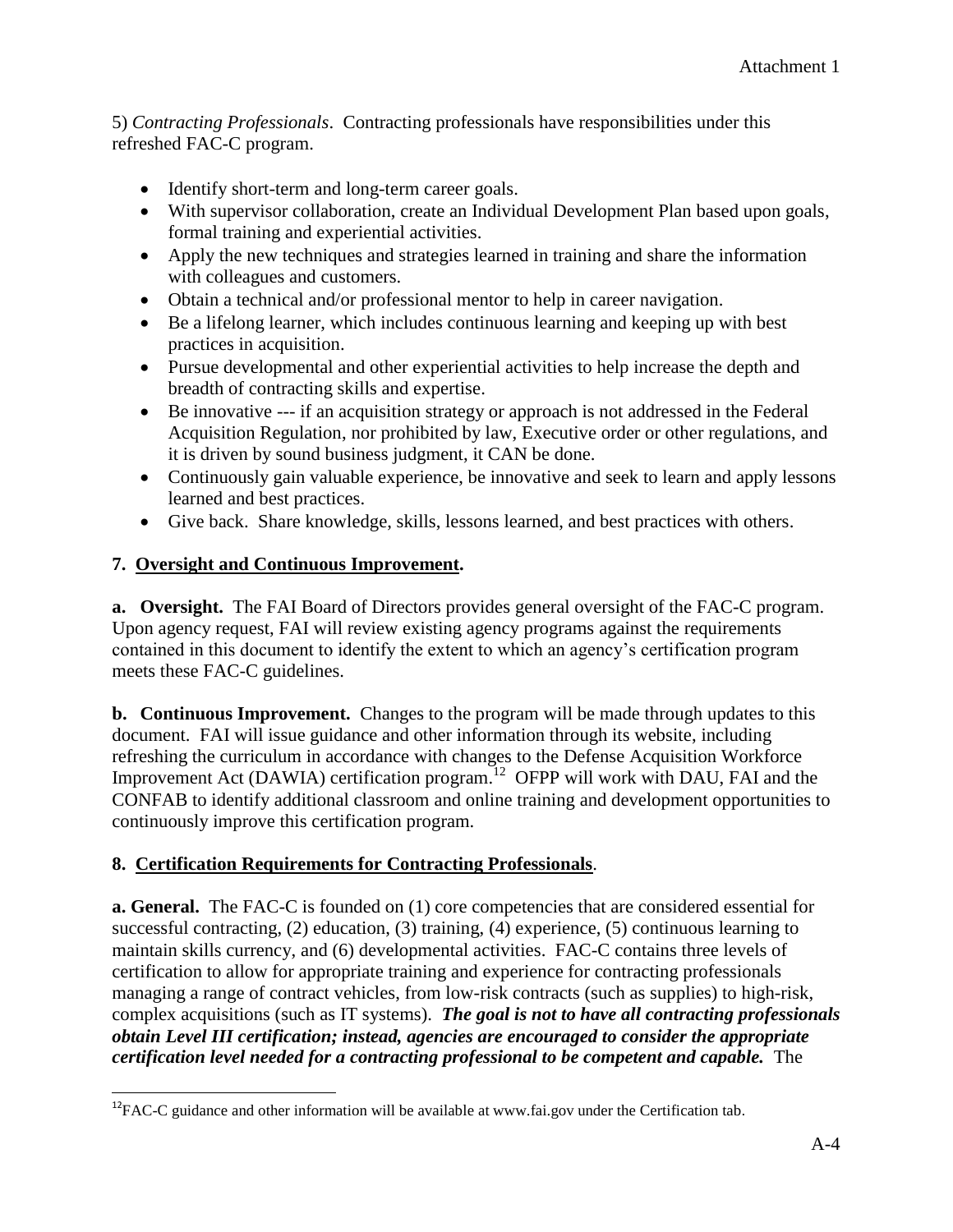requirements for the various levels of this certification are cumulative (i.e., an individual seeking certification must meet the requirements of Level I before obtaining Level II certification, and must meet the requirements of Levels I and II before obtaining Level III certification). An employee must meet the appropriate education, training, and experience requirements in order to be certified.

**b. Transition of Current Certification Holders.** FAC-C holders certified under the previous FAC-C will be grandfathered in at their current level of certification, as long as their continuous learning requirements are met. Current FAC-C holders may have to meet course pre-requisites for courses they take in the new curriculum, which may require that they take additional courses at a FAC-C level at which they are already certified. Workforce members should check the most current curriculum which will be maintained by FAI at www.fai.gov. Transition options are detailed in Attachment 2.

**c. Contracting Competencies.** Although DOD and OFPP retain responsibility for managing their respective workforces, the establishment of common core competencies will ensure that the contracting community develops common skills that may be transferable between agencies, thereby resulting in a capable and mobile workforce. In collaboration with DAU and the CONFAB, FAI will update, expand, or otherwise modify the technical and professional competencies for contracting professionals $^{13}$  to meet current and future acquisition workforce requirements.

Specialized competencies may be developed to support emerging trends in government acquisition practices. Updates to the competencies will be available on the FAI website. Some agencies may have additional competencies associated with essential mission areas that overlay these common elements. An applicant can satisfy the competency requirements through successful completion of certification or equivalent training, completion of comparable education or certification programs, or demonstration and documentation of knowledge, skills, and abilities through the process of fulfillment (see paragraph 8.g).

**d. Education.** The education requirement has not changed.This FAC-C program continues to utilize the education requirement in the Qualification Standard for Contract Specialists (GS-1102s)<sup>14</sup>. In accordance with the Qualification Standard, persons in civilian (non-DOD) GS-1102 positions in grades 5 through 12 are required to have either 24 semester hours of businessrelated education<sup>15</sup> OR a baccalaureate degree from an accredited institution. Persons in civilian GS-1102 positions in grades 13 and above must have both 24 semester hours of business-related education AND a baccalaureate degree. Every 1102, regardless of grade, is considered to have met the education requirements for certification in the position and grade held as of January 1, 2000. The certification is transferable to other civilian agencies at the same grade. The education requirement must be met for certification at the next level. There is no provision that

 $\overline{\phantom{a}}$ 

<sup>&</sup>lt;sup>13</sup> Available at<http://www.fai.gov/drupal/node/92#tech>

<sup>&</sup>lt;sup>14</sup> Available at [http://www.opm.gov/policy-data-oversight/classification-qualifications/general-schedule](http://www.opm.gov/policy-data-oversight/classification-qualifications/general-schedule-qualification-standards/1100/contracting-series-1102/)[qualification-standards/1100/contracting-series-1102/.](http://www.opm.gov/policy-data-oversight/classification-qualifications/general-schedule-qualification-standards/1100/contracting-series-1102/) FAQs are available at [http://www.opm.gov/policy-data](http://www.opm.gov/policy-data-oversight/classification-qualifications/general-schedule-qualification-standards/1100/questions-and-answers-concerning-revised-1102-qualification-standard/)[oversight/classification-qualifications/general-schedule-qualification-standards/1100/questions-and-answers](http://www.opm.gov/policy-data-oversight/classification-qualifications/general-schedule-qualification-standards/1100/questions-and-answers-concerning-revised-1102-qualification-standard/)[concerning-revised-1102-qualification-standard/.](http://www.opm.gov/policy-data-oversight/classification-qualifications/general-schedule-qualification-standards/1100/questions-and-answers-concerning-revised-1102-qualification-standard/)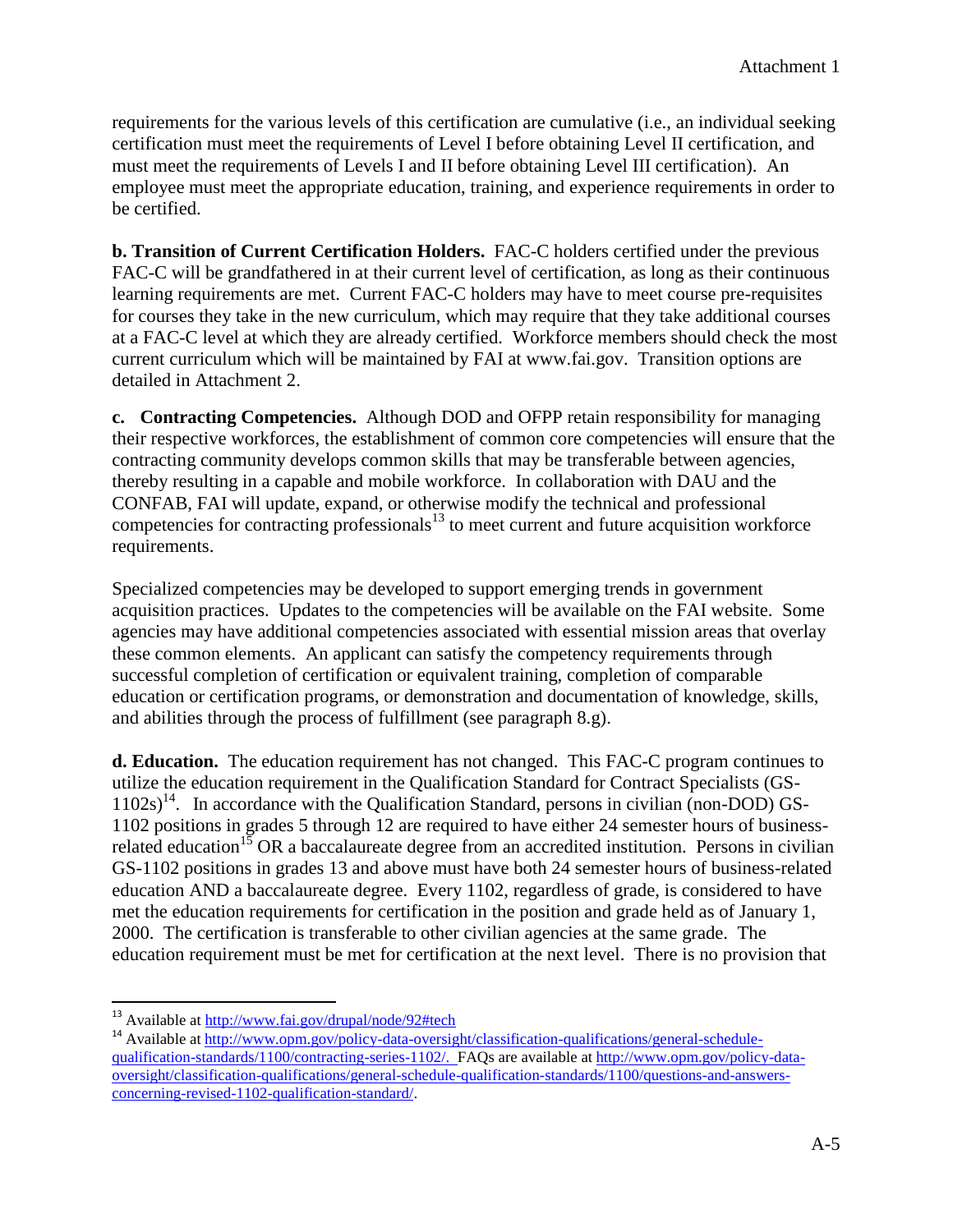allows experience to substitute for education in order to receive a higher level certification or grade than that held prior to January 1, 2000.

**e. Experience.** The requirements for experience are generally based upon the Contract Specialist (GS-1102) Qualification Standard. Experience may be time spent on the job in a contracting-related job assignment, either in the private or public sector, which reflects the accumulation of knowledge, skills and abilities during years of progressively responsible work assignments. Experience requirements for each level of certification are:

- Level I one year of contracting experience.
- Level II two years of contracting experience.
- **Level III**  four years of contracting experience.

There is no exception to the experience requirements and candidates must provide evidence of their experience to the certifying official. Satisfaction of experience requirements from one certification level may be applied to the satisfaction of experience requirements of a higher certification level. Agencies should ensure contracting workforce members get not only the right number of years of experience, but also the breadth and depth of experience required to strengthen their skills and capabilities. Agencies may consider utilizing DOD's On-the-Job training tool.<sup>16</sup> Workforce members and contracting organizations can use the tool to document demonstrated work experiences in the contracting career field. The tool is competency-based and outlines sample tasks that align to the competencies.

Professionals learn certain technical skills through training, but they learn most effectively how to apply these skills through on-the-job experience. Sample developmental opportunities that agencies should consider providing to their contracting workforce are detailed in Attachment 3. This list is not exhaustive; agencies may determine other developmental alternatives.

**f. Training.** The current FAC-C curriculum is detailed in Attachment 4. Training requirements for this updated FAC-C program are closely aligned with the training requirements under DAWIA, but are not identical. The FAC-C curriculum will change periodically to maintain alignment with the DAWIA training requirements and will be maintained at www.fai.gov. Agencies may add additional training requirements, but the FAC-C shall be recognized by all civilian agencies as evidence that an employee meets core training requirements to perform contracting functions. Contracting professionals should refer to agency guidance for specific training required by their agency.

**g. Fulfillment.** The FAC-C fulfillment process will continue to align with the fulfillment process established for DOD agencies to ensure close alignment with the DAWIA certification program. General guidelines regarding the fulfillment process will be maintained in FAITAS. Generally, candidates must submit, and supervisors must review, evidence as to how the required competencies for a particular certification level were attained through alternative training, experience, education, certification by another organization, or other developmental activities. Agencies are expected to ensure approved fulfillment packages are in FAITAS. Approval of

 $\overline{\phantom{a}}$ <sup>16</sup> Available at<https://acc.dau.mil/CommunityBrowser.aspx?id=398979&lang=en-US>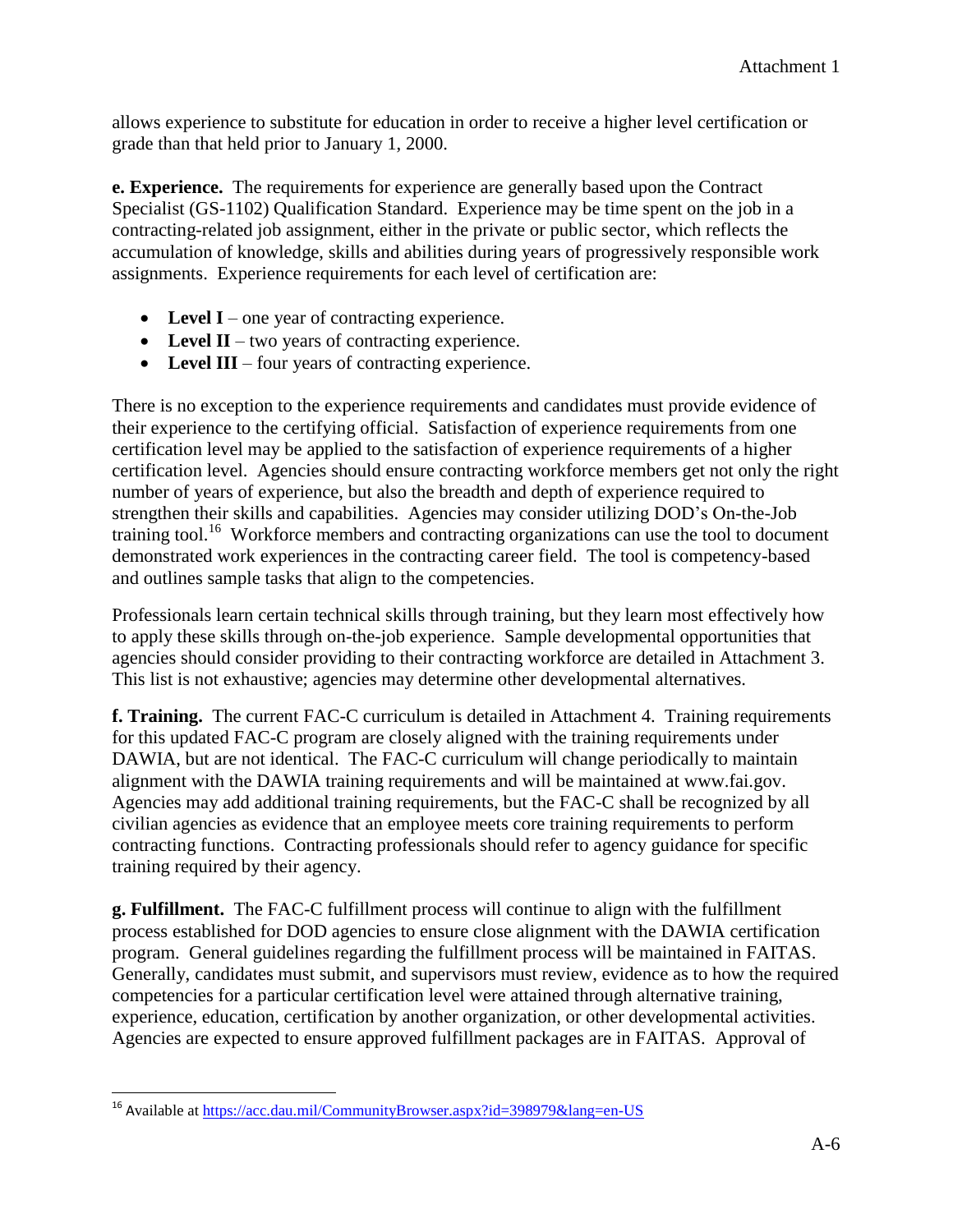fulfillment requests resides with the CAO unless otherwise delegated. Agencies have discretion to establish additional fulfillment requirements.

**h. Continuous Learning.** To maintain a FAC-C, contracting professionals are required to earn 80 continuous learning points (CLPs) of skills currency every two years, beginning with the date of their certification. ACMs shall monitor the continuous learning requirements for individuals holding FAC-Cs to ensure they meet these requirements. It is the contracting professional's responsibility to ensure that his/her continuous learning requirements are met.

Continuous learning points can be awarded for training classes, participation in professional organizations and their events, publication of articles, and participation in experiential activities. Contracting professionals are encouraged to take new classes added to the contracting certification curriculum since obtaining their certification. Also, per OFPP's guidance on specialized information technology acquisition cadres,<sup>17</sup> contracting professionals are encouraged to strengthen their skills and capabilities in the specialized areas in which they work.<sup>18</sup> Additional guidance on determining continuous learning points is available in Attachment 5 and is maintained on the FAI website. Individuals and their supervisors are responsible for maintaining continuous learning records in FAITAS, which is available on FAI's website.

If an individual fails to obtain the 80 CLP requirement, the FAC-C will lapse. To regain certification status after a certification has lapsed, the 80 CLP requirement must be completed within the two year period. $^{19}$ 

### **i. Reciprocity With Other Certifications.**

l

- *DOD Defense Acquisition Workforce Improvement Act (DAWIA) certification* A valid, current DAWIA certification in contracting is equivalent to a FAC-C at the same certification level, provided the education and continuous learning criteria for FAC-C is met. A valid, current FAC-C does not necessarily meet the requirements for the DAWIA certification. Determination of equivalency will be made by DOD on an individual basis.
- *Federal Acquisition Certification for Contracting Officer's Representative (FAC-COR)* A valid, current FAC-C Level I or II is considered to have met the FAC-COR requirements for Level II. A valid, current FAC-C Level III is considered to have met the FAC-COR requirements for Level III. An individual with FAC-COR certification does not necessarily meet the requirements for the FAC-C.

<sup>&</sup>lt;sup>17</sup> Available at [http://www.whitehouse.gov/sites/default/files/omb/procurement/memo/guidance-for-specialized](http://www.whitehouse.gov/sites/default/files/omb/procurement/memo/guidance-for-specialized-acquisition-cadres.pdf)[acquisition-cadres.pdf](http://www.whitehouse.gov/sites/default/files/omb/procurement/memo/guidance-for-specialized-acquisition-cadres.pdf)

<sup>&</sup>lt;sup>18</sup> For example, Level III contracting professionals buying services may want to take CON 280, "Source Selection and Administration of Service Contracts" or DAU's online CLC 013, "Performance-Based Services Acquisition." Contracting professionals buying IT systems may want to take DAU's online IRM 101, "Basic Information Systems Acquisition."

<sup>&</sup>lt;sup>19</sup> Should the lapse be longer than two years, agencies should review the situation on a case-by-case basis and make a reasonable determination of what training will make the individual current on the required competencies.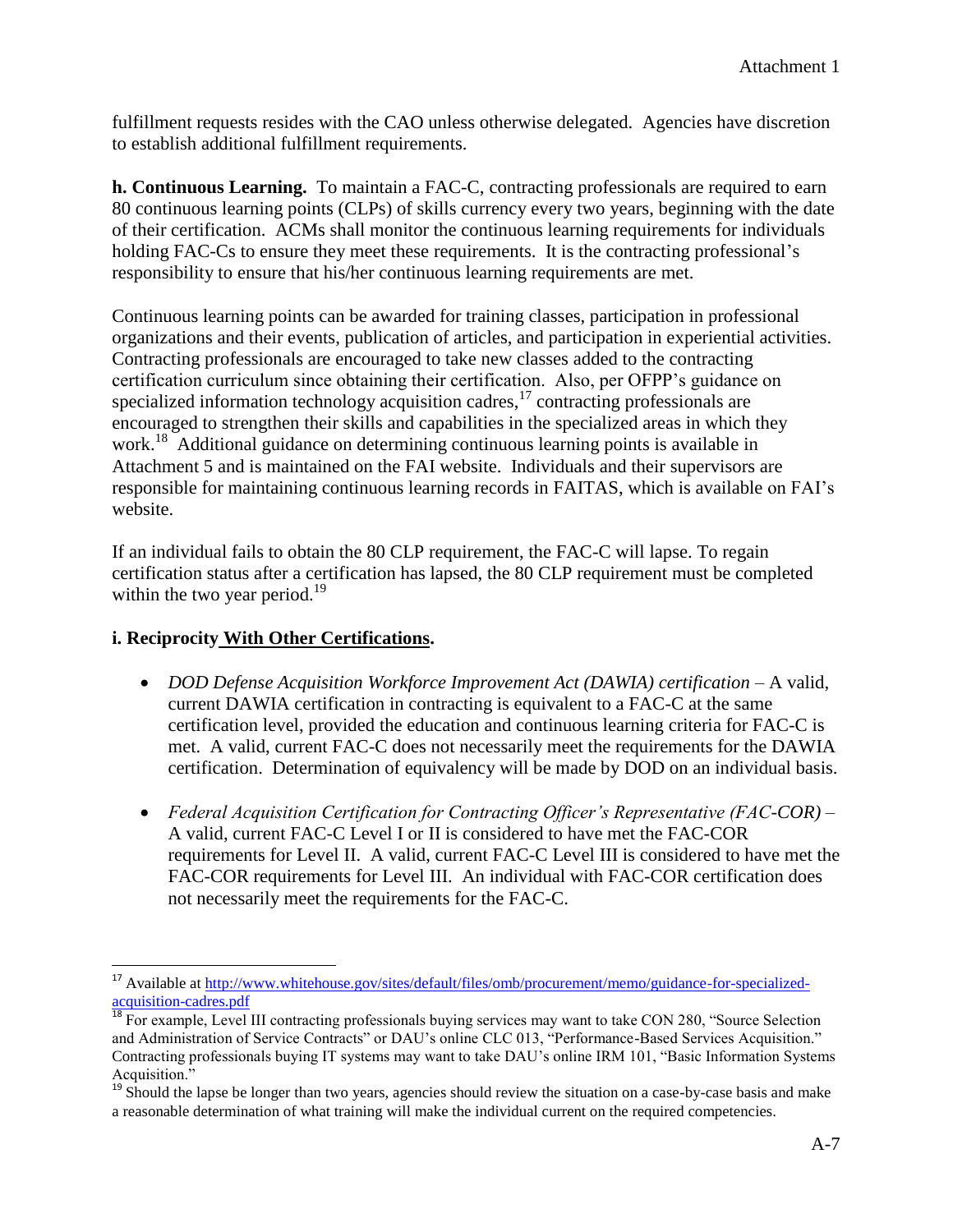Employees are responsible for providing the necessary proof of their existing certification along with the appropriate continuous learning history to the agency ACM in order to obtain the reciprocal certification.

**9. Federal Acquisition Institute Training Application System (FAITAS).** For all civilian agencies, FAITAS will be the official system of records for the FAC-C program. Agencies and individuals are responsible for maintaining certification supporting documentation for quality assurance purposes. All contracting professionals were required to be registered in FAITAS by January 1, 2014.<sup>20</sup>

### **10. Core-Plus Specialization.**

 $\overline{a}$ 

**a. General.** The purpose of the FAC-C core-plus specialization is to establish additional training, experience and continuous learning requirements for FAC-C certified personnel who manage specific investments requiring specialized knowledge, skills and abilities. Core-plus specializations will be recommended by the CONFAB, approved by OFPP, and maintained by FAI at www.fai.gov.

**b. Assignment.** Assignment of personnel remains an agency-specific function.

**c. Competencies.** In conjunction with the IACMC, FACT, CONFAB and other functional organizations (such as the CIO Council for IT competencies), FAI shall identify the competencies required for a FAC-C core-plus specialization based upon the FAC-C core-plus model. As with FAC-C, an applicant can satisfy the core-plus competency requirements through education, training, other relevant certification programs, or demonstration and documentation through fulfillment of knowledge, skills, and abilities. The competencies for a FAC-C core-plus specialization shall be maintained by FAI at www.fai.gov. Core-plus competencies will be updated periodically to meet current and future acquisition workforce requirements and to reflect emerging trends in the government's acquisition practices. To obtain a FAC-C core-plus specialization, some agencies may require additional competency requirements beyond the core competencies established by FAI for a given core-plus area.

**d. Certification Levels.** Contracting professionals requiring FAC-C core-plus specialization must also be core FAC-C certified as described below. The ability to specialize implies a demonstrated level of skill beyond the entry level. For this reason, a FAC-C core-plus specialization will generally only be granted to holders of Level II and Level III FAC-Cs. For those contracting professionals having a core-plus specialization, advancing from mid-level to the senior-level core FAC-C carries with it the core-plus specialization, assuming the core-plus continuous learning requirements have been met.

**e. Training.** Training that is current and results in gaining the required contracting core-plus competencies is strongly recommended, as technology and best practices in these specialty areas

<sup>&</sup>lt;sup>20</sup> Per September 3, 2013 OFPP memorandum, "Increasing Efficiencies in the Training, Development, and Management of the Acquisition Workforce," available at [http://www.whitehouse.gov/sites/default/files/omb/procurement/memo/increasing-efficiencies-in-the-training](http://www.whitehouse.gov/sites/default/files/omb/procurement/memo/increasing-efficiencies-in-the-training-development-and-management-of-the-acquisition-workforce.pdf)[development-and-management-of-the-acquisition-workforce.pdf](http://www.whitehouse.gov/sites/default/files/omb/procurement/memo/increasing-efficiencies-in-the-training-development-and-management-of-the-acquisition-workforce.pdf) .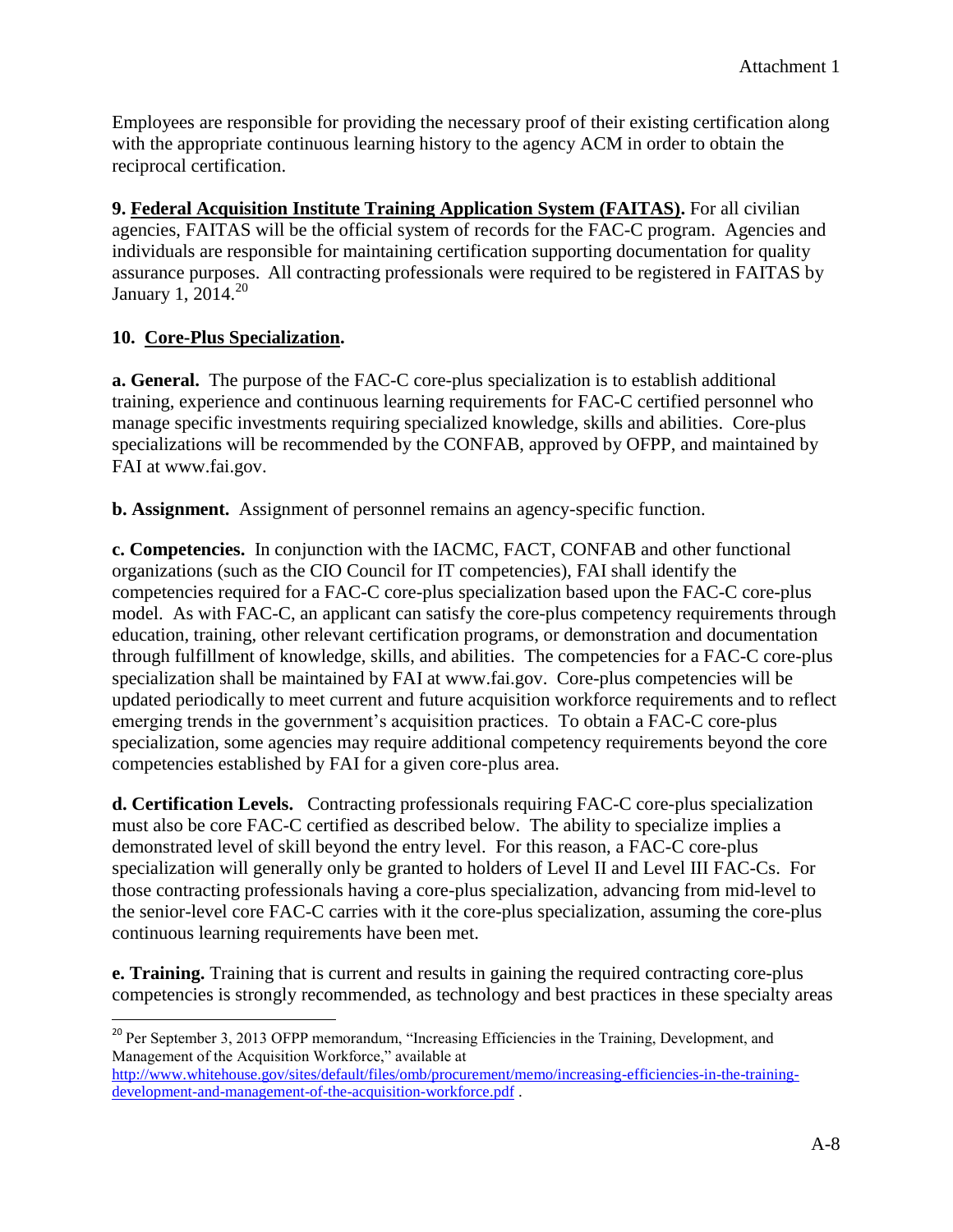may evolve rapidly. The primary outcome of training is not to require a specific number of hours, but to provide an instructional approach best suited to deliver the learning outcomes that align to the competencies. While a specific curriculum is not articulated, training plans for FAC-C core-plus specializations that can assist agencies and individuals in determining their training and development needs will be maintained by FAI at www.fai.gov.

**f. Experience.** At least two years of contracting experience supporting projects and/or programs within the given core-plus area is typically required to obtain the FAC-C core-plus specialization. Core-plus experience can be considered in obtaining core FAC-C, or it may be in addition to that experience. Specific experience requirements for future core-plus areas will accompany the core-plus competency models and be available on www.fai.gov.

**g. Continuous Learning.** As required by core FAC-C, FAC-C core-plus professionals are required to earn 80 CLPs of skills currency every two years. Maintenance of CLPs is shared between the core-plus area and the core FAC-C continuous learning requirement. At least a portion of the 80 CLPs required must be dedicated to continuous learning in topics associated with the core-plus area. If an individual fails to obtain the 80 CLP requirement the core FAC-C and core-plus specialization will simultaneously lapse. To regain certification status after a certification has lapsed, the 80 CLP requirement must be completed within the two year period, including the requirement for the portion of the 80 CLPs dedicated to continuous learning in topics associated with the core-plus area.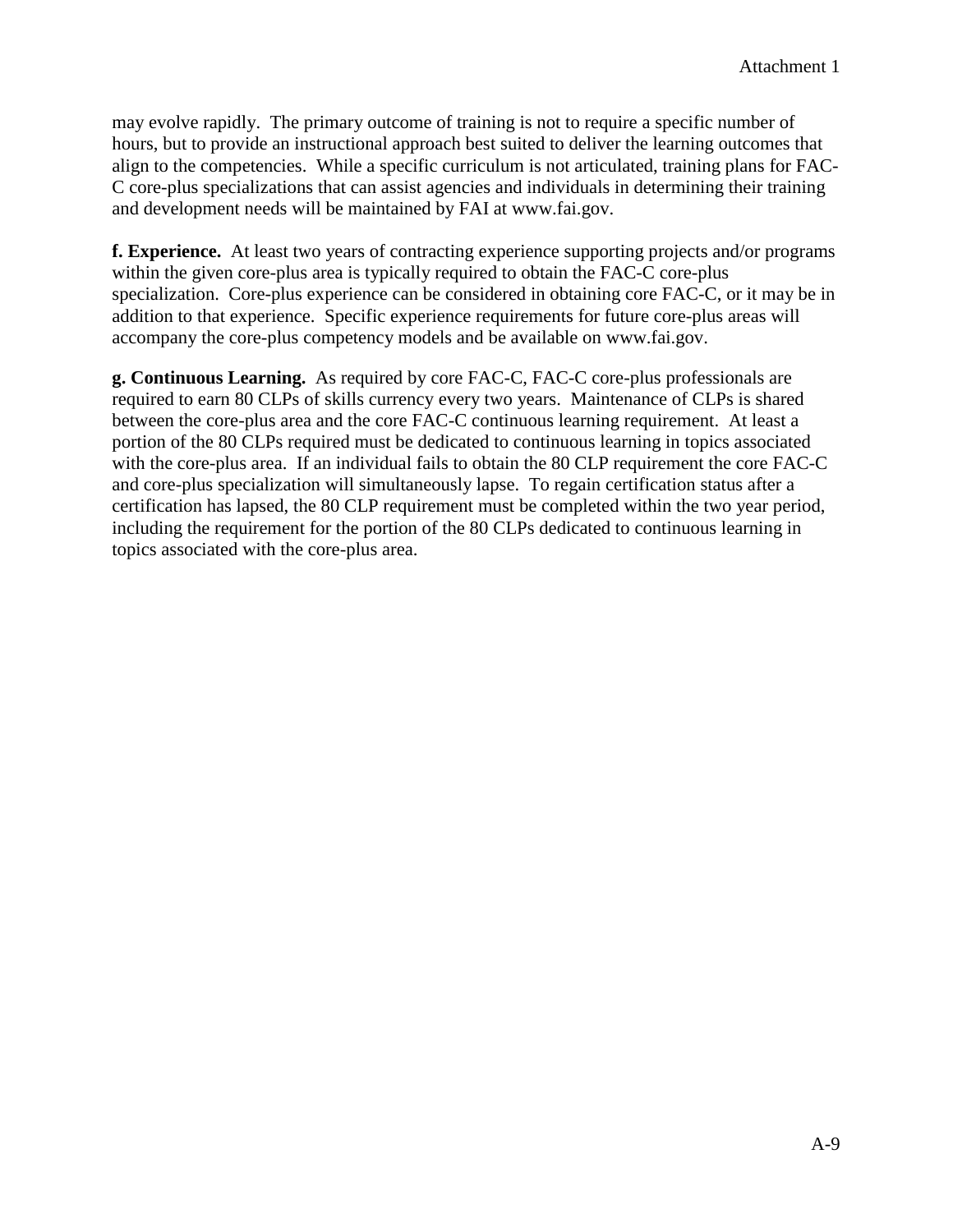## **FAC-C Transition Options on the October 1, 2014 Implementation Date**

The new FAC-C program is effective October 1, 2014, but agencies have the option of transitioning to the new FAC-C standards earlier than the October 1, 2014 effective date. The implementation of the new program is being transitioned in over the following year in order to give contracting professionals across the Federal Government flexibility in attaining their FAC-C.

Contracting professionals who have started but not completed their certification training have several options. Please carefully read the criteria and options below to better understand the available flexibility.

|   | <b>Scenario</b>                                                                                            | Level I*                                                                                                                                                                                                                                                                                                                                                                                                                            | Level II*                                                                                                                                                                                                                                                                                                                                                                                                                                                               | Level III* |
|---|------------------------------------------------------------------------------------------------------------|-------------------------------------------------------------------------------------------------------------------------------------------------------------------------------------------------------------------------------------------------------------------------------------------------------------------------------------------------------------------------------------------------------------------------------------|-------------------------------------------------------------------------------------------------------------------------------------------------------------------------------------------------------------------------------------------------------------------------------------------------------------------------------------------------------------------------------------------------------------------------------------------------------------------------|------------|
|   | Contracting Professionals who<br>have not started the FAC-C<br>program as of October 1, 2014.              |                                                                                                                                                                                                                                                                                                                                                                                                                                     | Use new FAC-C certification curriculum                                                                                                                                                                                                                                                                                                                                                                                                                                  |            |
| 2 | Contracting Professionals who<br>have started but not completed<br>FAC-C Level I as of October 1,<br>2014. | a. Complete FAC-C Level I using the<br>old program, except that students<br>must take CON 121/124/127 if<br>they have not already taken CON<br>110/111/112. All Level I<br>certification training from the old<br>program must be completed by<br>September 30, 2015.<br>OR (as established by each agency)<br>b. Start over with the new FAC-C.<br>Level I Program. Must take all the<br>courses identified in the new<br>program. | Use new FAC-C certification curriculum<br>Individuals who completed FAC-C.<br>Level I using the old program, must<br>take the following courses before<br>starting their Level II training:<br>FAC023-Basic Contracting for<br>⊠.<br><b>GSA Schedules</b><br>FAC031 - Small Business<br>М.<br>Programs<br>CLC 057 - Performance Based<br>☑.<br>Payments<br>CLC 058 - Introduction to<br>И.<br>Contract Pricing<br>CLC 170 - Fundamentals of<br>М<br>Cost/Price Analysis |            |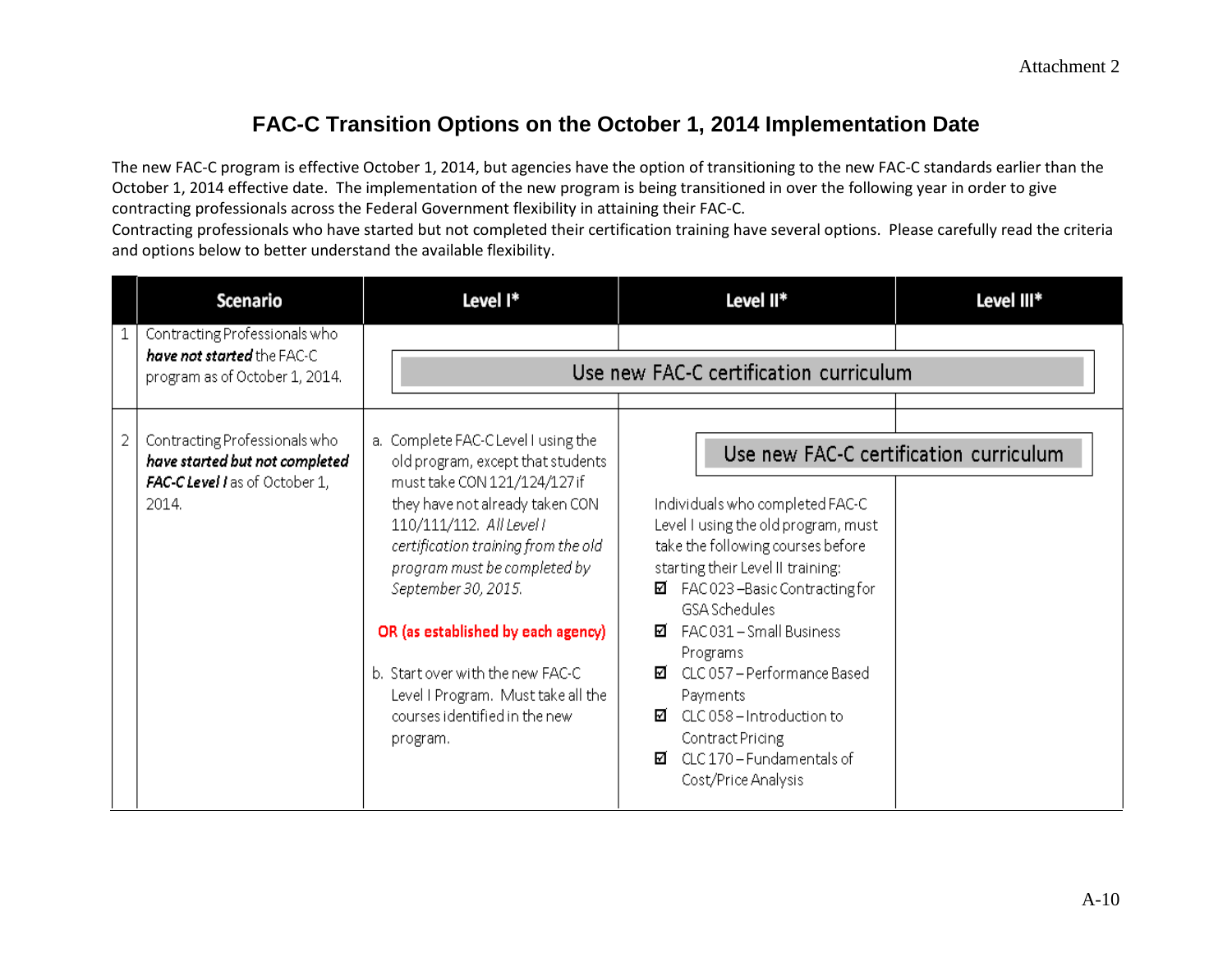|                         | <b>Scenario</b>                                                                                    | Level I* | Level II*                                                                                                                                                                                                                                                                                                                                                                                                                                                                                        | Level III* |
|-------------------------|----------------------------------------------------------------------------------------------------|----------|--------------------------------------------------------------------------------------------------------------------------------------------------------------------------------------------------------------------------------------------------------------------------------------------------------------------------------------------------------------------------------------------------------------------------------------------------------------------------------------------------|------------|
| 3<br>of October 1, 2014 | Contracting Professionals who<br>have completed FAC-C Level I<br>but not started FAC-C Level II as | N/A      | Use new FAC-C certification curriculum<br>Individuals who completed FAC-C<br>Level I using the old program, must<br>take the following courses before<br>starting their Level II training:<br>FAC 023-Basic Contracting for<br>☑<br><b>GSA Schedules</b><br>$\boxtimes$ FAC 031 – Small Business<br>Programs<br>$\boxtimes$ CLC 057 – Performance Based<br>Payments<br>$\boxtimes$ CLC 058 – Introduction to<br><b>Contract Pricing</b><br>CLC 170 - Fundamentals of<br>☑<br>Cost/Price Analysis |            |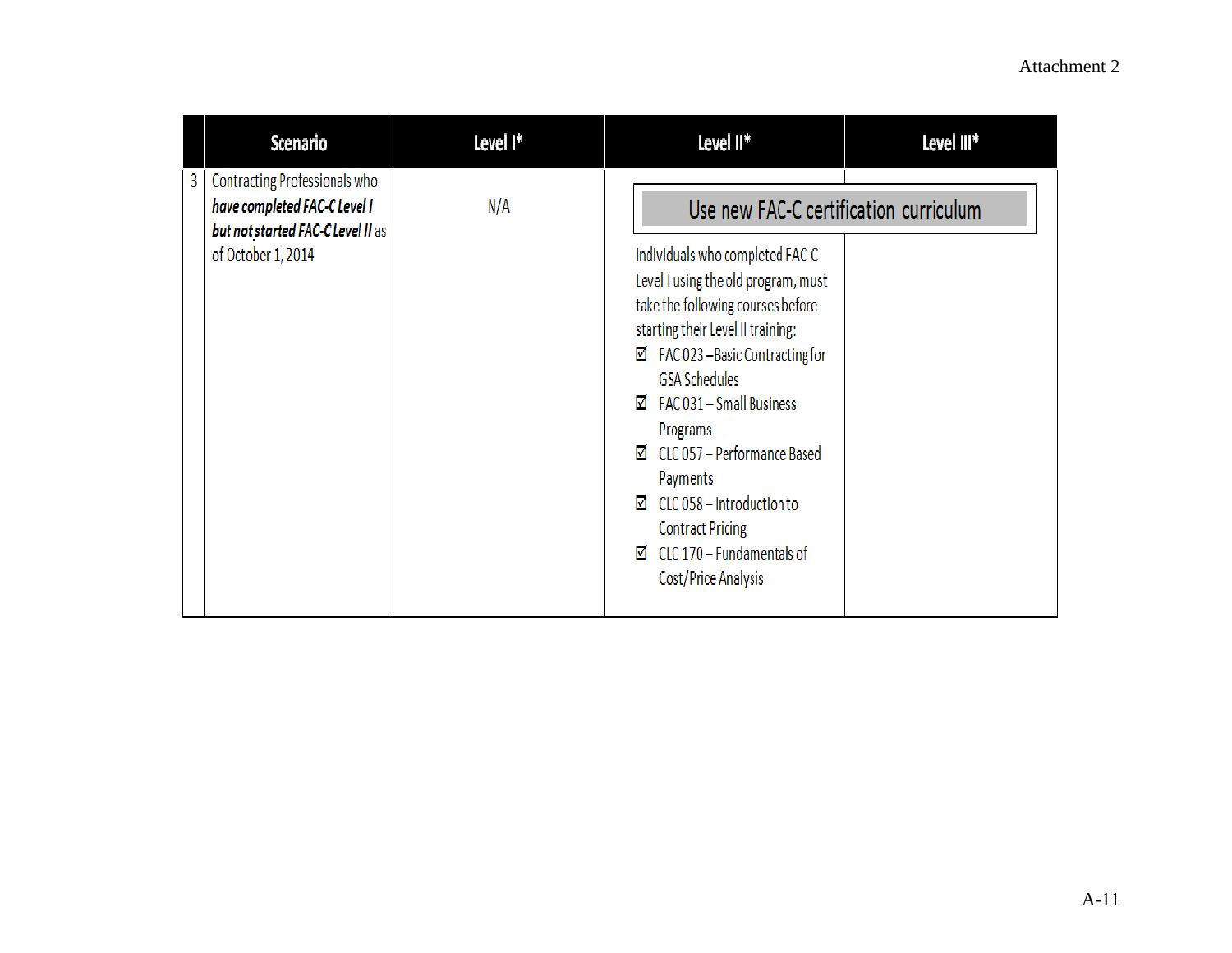## Attachment 2

|   | <b>Scenario</b>                                                                                                                                     | Level I* | Level II*                                                                                                                                                                                                                                                                                                                                                                                                                                                                                                                                                                                                                                                                                                                                                                                                           | Level III*                     |
|---|-----------------------------------------------------------------------------------------------------------------------------------------------------|----------|---------------------------------------------------------------------------------------------------------------------------------------------------------------------------------------------------------------------------------------------------------------------------------------------------------------------------------------------------------------------------------------------------------------------------------------------------------------------------------------------------------------------------------------------------------------------------------------------------------------------------------------------------------------------------------------------------------------------------------------------------------------------------------------------------------------------|--------------------------------|
| 4 | Contracting Professionals who<br>have completed FAC-C Level I<br>and who have started but not<br>completed FAC-C Level II as of<br>October 1, 2014. | N/A      | a.Complete FAC-C Level II using the<br>courses in the old program. All Level II<br>certification training from the old<br>program must be completed by<br>September 30, 2015.<br>OR (as established by each agency)<br>b. Start over with the new FAC-C Level II<br>taking all the courses identified in the<br>new program.<br>Individuals following this option must<br>take the following coures in addition<br>to completing their Level I and<br>before starting their Level II trianing:<br>$\boxtimes$ FAC 023 -Basic Contracting<br>for GSA Schedules<br>$\boxtimes$ FAC 031 - Small Business<br>Programs<br>$\boxtimes$ CLC 057 – Performance<br><b>Based Payments</b><br>$\boxtimes$ CLC 058 – Introduction to<br><b>Contract Pricing</b><br>$\boxtimes$ CLC 170 – Fundamentals of<br>Cost/Price Analysis | Use new FAC-C<br>certification |
| 5 | Contracting Professionals who<br>have completed FAC-C Level II<br>but not started Level III as of<br>October 1, 2014.                               | N/A      | N/A                                                                                                                                                                                                                                                                                                                                                                                                                                                                                                                                                                                                                                                                                                                                                                                                                 | Use new FAC-C<br>certification |
| 6 | Contracting Professionals who<br>have completed FAC-C Level II<br>and have started but not<br>completed Level III as of<br>October 1, 2014          | N/A      | N/A                                                                                                                                                                                                                                                                                                                                                                                                                                                                                                                                                                                                                                                                                                                                                                                                                 | Use new FAC-C<br>certification |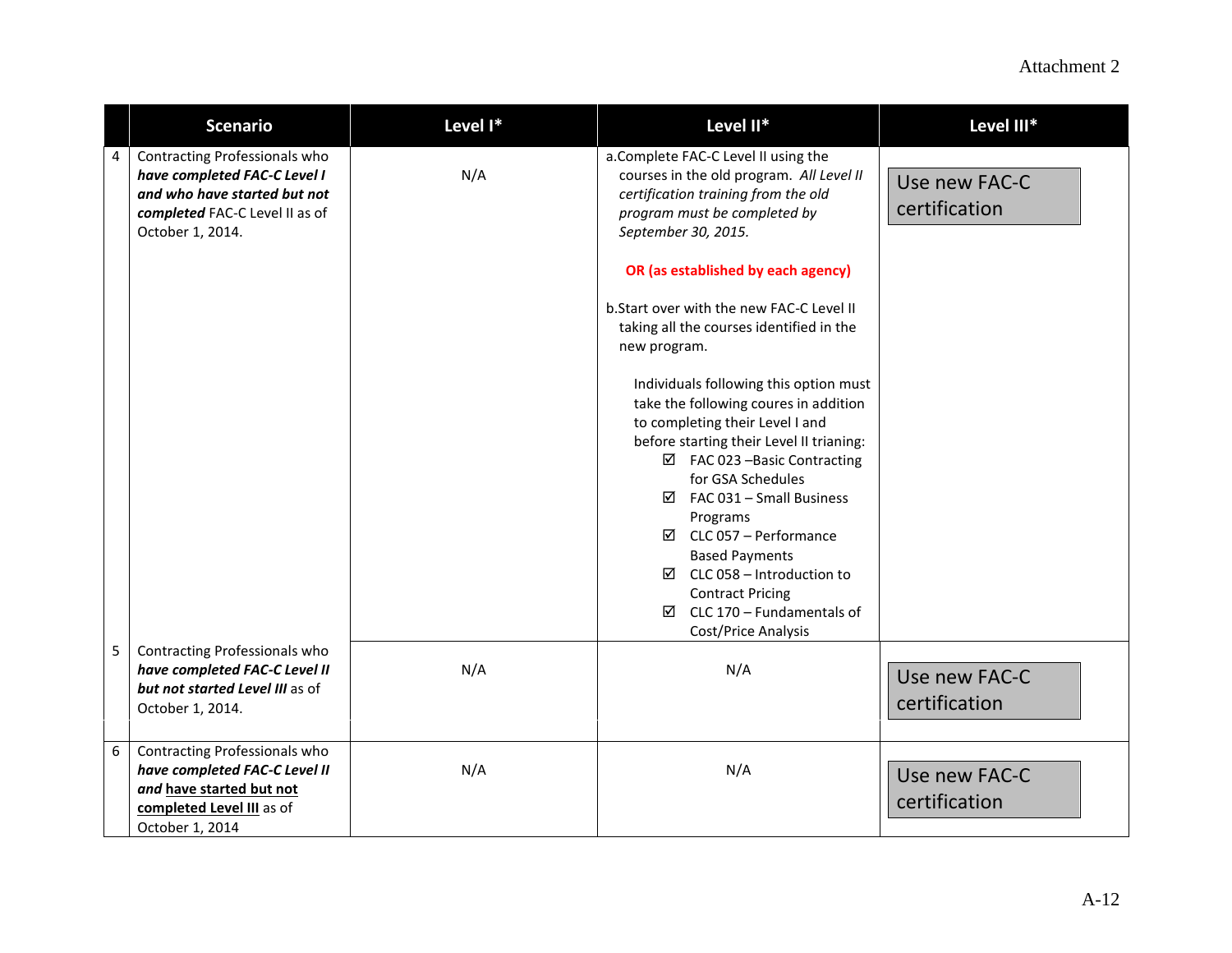## **Developmental Opportunities**

Professionals learn certain technical skills through training, but they learn most effectively how to apply these skills through on-the-job experience. In addition to creating informal learning opportunities, this experience builds intra- and interagency networks to which contracting professionals can turn when seeking advice or best practices. This experience also provides additional perspectives on contracting challenges, which is always helpful in developing solutions. Agencies and workforce members are encouraged to take responsibility for their careers by creating IDPs that document their career goals, assess their competency, and provide a path for their development.<sup>21</sup> Agencies are encouraged to consider providing the following development opportunities for their contracting workforce:

- *Onboarding* An onboarding program helps new employees get up to speed more quickly on their job, understand what is expected of them, meet their colleagues, and helps them to understand the mission of the agency. $22$
- *Rotational assignments* in other procurement organizations or related organizations (for example, the CIO office, budget office, or a program office) within the agency or at another agency.
- Contracting professionals are encouraged to get a *peer, technical and/or leadership mentor* to assist them in navigating their career. If agencies don't have formal mentoring programs, contracting professionals are encouraged to obtain a mentor informally. More information and resources on mentoring can be found at [http://www.opm.gov/wiki/training/mentoring-and-coaching.ashx.](http://www.opm.gov/wiki/training/mentoring-and-coaching.ashx)
- Participating on intra or interagency *teams* to address specific acquisition challenges or other broader leadership issues, such as Integrated Project Teams (IPTs).
- *Professional associations* participating in professional associations is helpful for gaining insight into acquisition initiatives and challenges across the government and in industry and for building a network.

<sup>21</sup> The Office of Personnel Management has a training and development policy wiki at

 $\overline{\phantom{a}}$ 

<http://www.opm.gov/wiki/training/Individual-Development-Plans.ashx> that provides information on IDPs, including templates and resources. The Department of Veterans Affairs has tips for preparing an IDP at this link: <http://mycareeratva.va.gov/about/currentemployees/Pages/idp.aspx>.

 $\frac{22}{2}$  The Department of Agriculture has an onboarding manual which is available at [http://www.dm.usda.gov/obp/docs/SupervisorGuide.pdf.](http://www.dm.usda.gov/obp/docs/SupervisorGuide.pdf) The Department of the Interior Office of the CIO has a helpful onboarding checklist at <http://www.doi.gov/ocio/onboarding/upload/OCIO-Employee-Checklist.pdf>.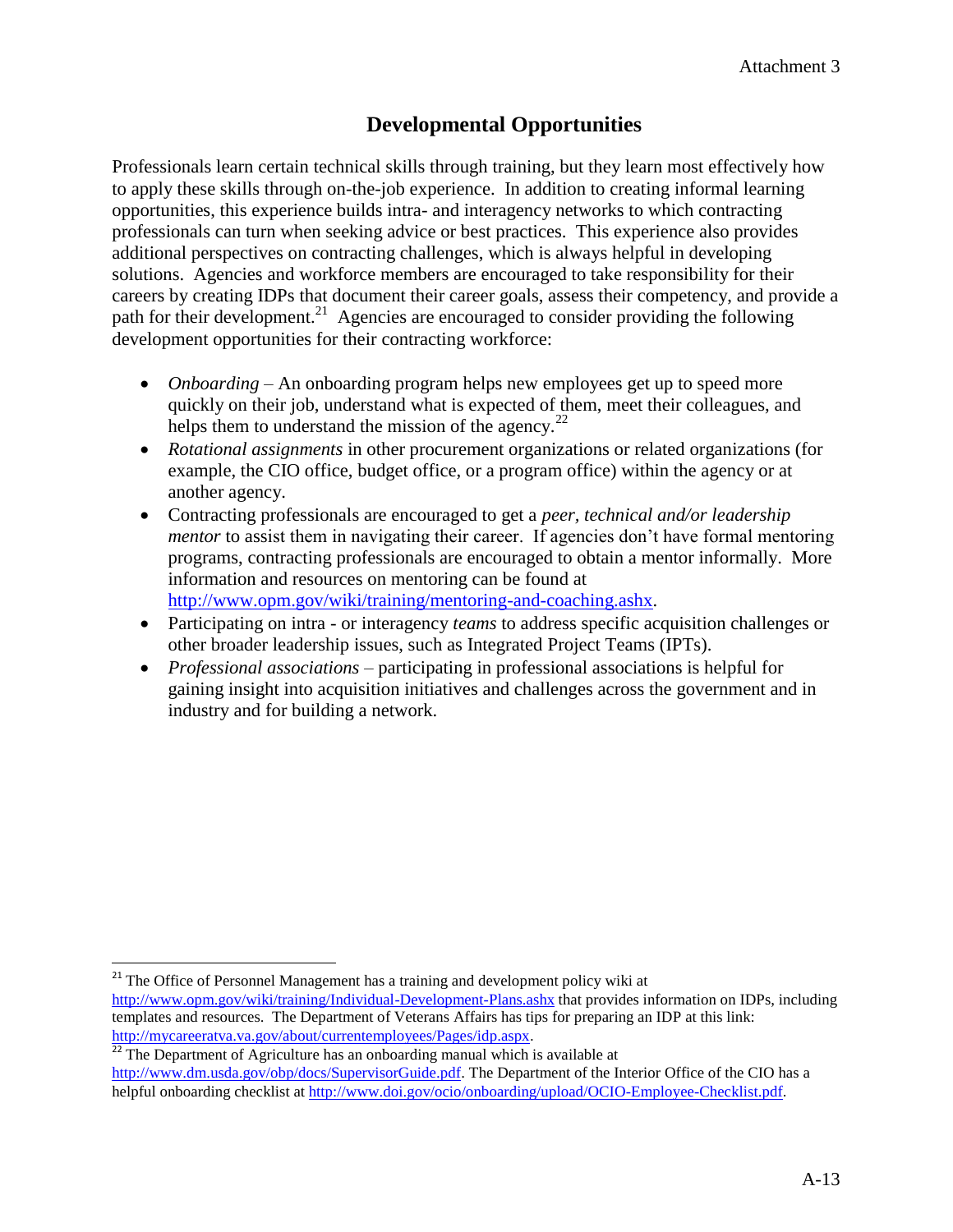| FAC-C Level | <b>Possible Developmental Activities</b>                                 |  |
|-------------|--------------------------------------------------------------------------|--|
| Level I     | Participate in an onboarding program.                                    |  |
|             | Obtain a peer mentor and/or technical mentor.                            |  |
| Level II    | Obtain a technical mentor and a leadership mentor.<br>$\bullet$          |  |
|             | Participate in a rotational assignment within the agency.                |  |
|             | Participate in a leadership development program.                         |  |
|             | Participate in an intra-agency team on an agency acquisition initiative. |  |
|             | Consider a core-plus certification.                                      |  |
|             | Write an article for an acquisition–related magazine or journal.         |  |
|             | Present an acquisition topic at a training forum.                        |  |
|             | Conduct special procurement-related research projects.                   |  |
| Level III   | Be a technical mentor.<br>$\bullet$                                      |  |
|             | Obtain a leadership mentor.                                              |  |
|             | Participate in a rotational assignment outside of the agency.            |  |
|             | Consider an additional core-plus certification.                          |  |
|             | Lead an intra-agency team on an agency acquisition initiative.           |  |
|             | Participate on an intra-agency team on a non-acquisition initiative.     |  |
|             | Present a leadership topic at a training forum.                          |  |
|             | Participate on an interagency team on an acquisition initiative.         |  |
|             | Conduct special procurement-related research projects.                   |  |

The following chart details developmental activities that may be appropriate at the various FAC-C levels. Agencies may select additional possible developmental activities.

To assist OFPP and FAI in developing entry and mid-level contract specialists, OFPP has rechartered the Federal Acquisition Fellows Coalition (FAFC), a multi-agency coalition comprising contracting and human capital experts. OFPP, FAI, and the FAFC have partnered with the Office of Personnel Management to develop 1102 career paths. In consultation with the CONFAB, these career paths are anticipated to be completed in the first quarter of FY15 and will give workforce members a roadmap on possible career paths for a contracting professional. When completed, the career paths will be located on the FAI website.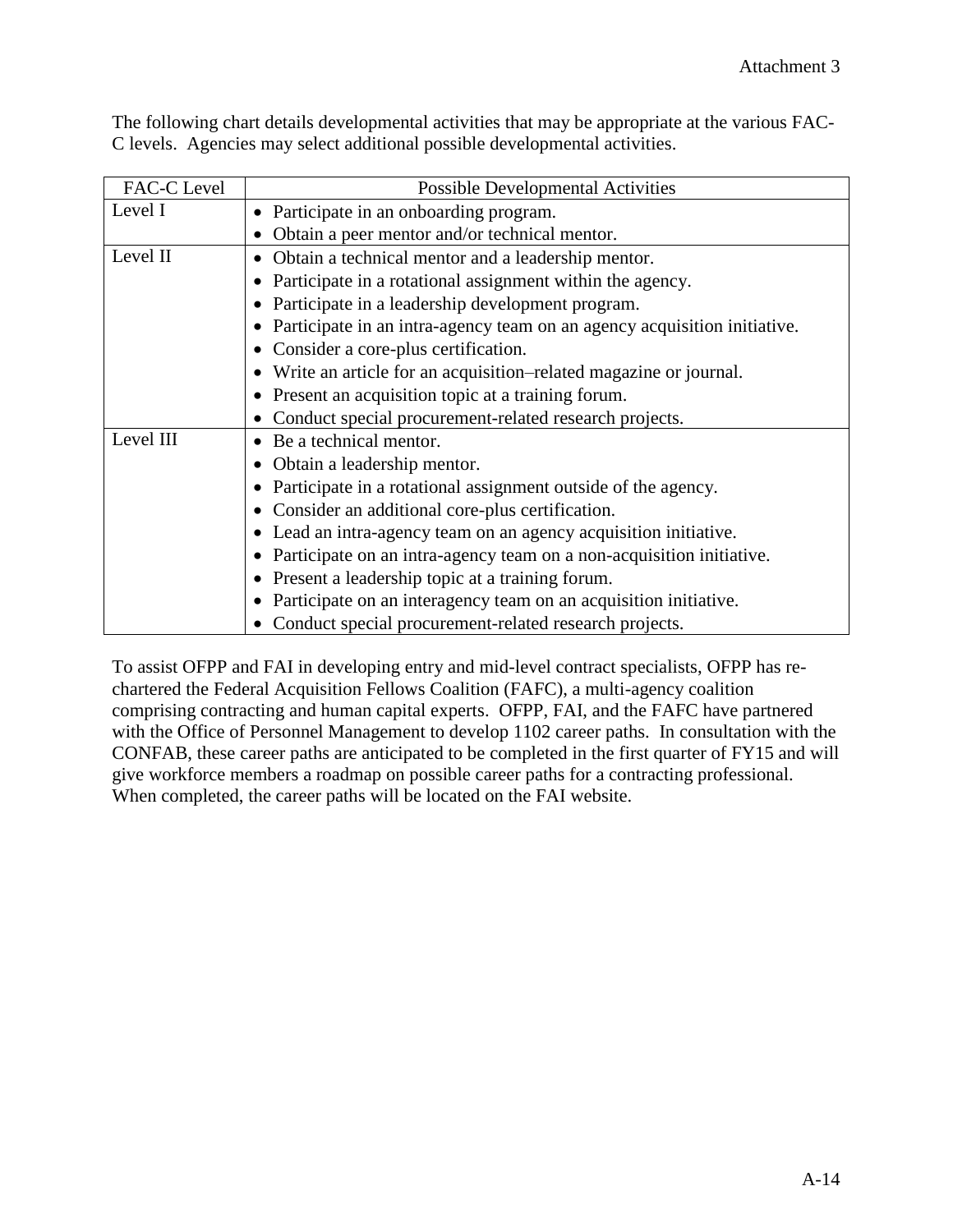## FAC-C Curriculum

|                | <b>Course Information</b>                                                         |                             | <b>Options</b>                          |                                         |
|----------------|-----------------------------------------------------------------------------------|-----------------------------|-----------------------------------------|-----------------------------------------|
| Level I        | (in this order)                                                                   |                             | <b>FAC-C Level I</b><br><b>Option 1</b> | <b>FAC-C Level I</b><br><b>Option 2</b> |
| Course #       | <b>Title of Course</b>                                                            | <b>Classroom or Online?</b> |                                         |                                         |
| <b>CON 100</b> | <b>Shaping Smart Business Arrangements</b>                                        | Online                      |                                         | 20                                      |
|                | OR (as established by each agency)                                                |                             |                                         |                                         |
| <b>FCN 101</b> | Contracting Fundamentals (online FAR research course) (being developed)           | Online                      | 18                                      |                                         |
|                | <b>PLUS</b>                                                                       |                             |                                         |                                         |
| <b>CON 121</b> | Contract Planning                                                                 | Online                      | 12                                      | 12                                      |
| <b>CON 124</b> | Contract Execution                                                                | Online                      | 13                                      | 13                                      |
| <b>CON 127</b> | Contract Management                                                               | Online                      | 10                                      | 10                                      |
| <b>FAC 023</b> | <b>Basic Contracting for GSA Schedules</b>                                        | Online                      | 4                                       | $\overline{4}$                          |
| <b>FAC 031</b> | <b>Small Business Programs</b>                                                    | Online                      | $\overline{2}$                          | $\overline{2}$                          |
| <b>CLC 057</b> | Performance-Based Payment                                                         | Online                      | $\overline{4}$                          | 4                                       |
| <b>CLC 058</b> | Introduction to Contract Pricing                                                  | Online                      | $\overline{2}$                          | $\overline{2}$                          |
| <b>CON 170</b> | <b>Fundamentals of Cost/Price Analysis</b>                                        | <b>Classroom</b>            | 76                                      | 76                                      |
|                | <b>PLUS</b>                                                                       |                             |                                         |                                         |
| <b>FCN 190</b> | <b>FAR Fundamentals</b>                                                           | <b>Classroom</b>            | 80                                      |                                         |
|                | OR (as established by each agency)                                                |                             |                                         |                                         |
| <b>CON 090</b> | <b>FAR Fundamentals</b>                                                           | Classroom                   |                                         | 148                                     |
|                | <b>TOTAL HOURS</b>                                                                |                             | 221                                     | 291                                     |
|                |                                                                                   | <b>Classroom Hours/Days</b> | 156/19.5                                | 224/28                                  |
| Level II       | (in this order)                                                                   |                             |                                         |                                         |
| Course #       | <b>Title of Course</b>                                                            | <b>Classroom or Online?</b> |                                         |                                         |
| <b>CON 200</b> | <b>Business Decisions for Contracting</b>                                         | Online                      | 25                                      |                                         |
| <b>CON 216</b> | Legal Considerations in Contracting                                               | Online                      | 23                                      |                                         |
| <b>CLC 056</b> | <b>Analyzing Contract Costs</b>                                                   | Online                      | 17                                      |                                         |
| <b>CON 270</b> | <b>Intermediate Cost/Price Analysis</b>                                           | Classroom                   | 80                                      |                                         |
| <b>CLC 051</b> | <b>Industrial Property</b>                                                        | Online                      | $\overline{2}$                          |                                         |
| <b>HBS 428</b> | Harvard Business Module - Negotiating                                             | Online                      | $\overline{2}$                          |                                         |
| <b>CON 280</b> | <b>Source Selection and Administration of Service Contracts</b>                   | <b>Classroom</b>            | 76                                      |                                         |
| <b>CON 290</b> | <b>Contract Administration and Negotiation Techniques in a Supply Environment</b> | <b>Classroom</b>            | 76                                      |                                         |
|                | <b>TOTAL HOURS</b>                                                                |                             | 301                                     |                                         |
|                |                                                                                   | <b>Classroom Hours/Days</b> | 232/29                                  |                                         |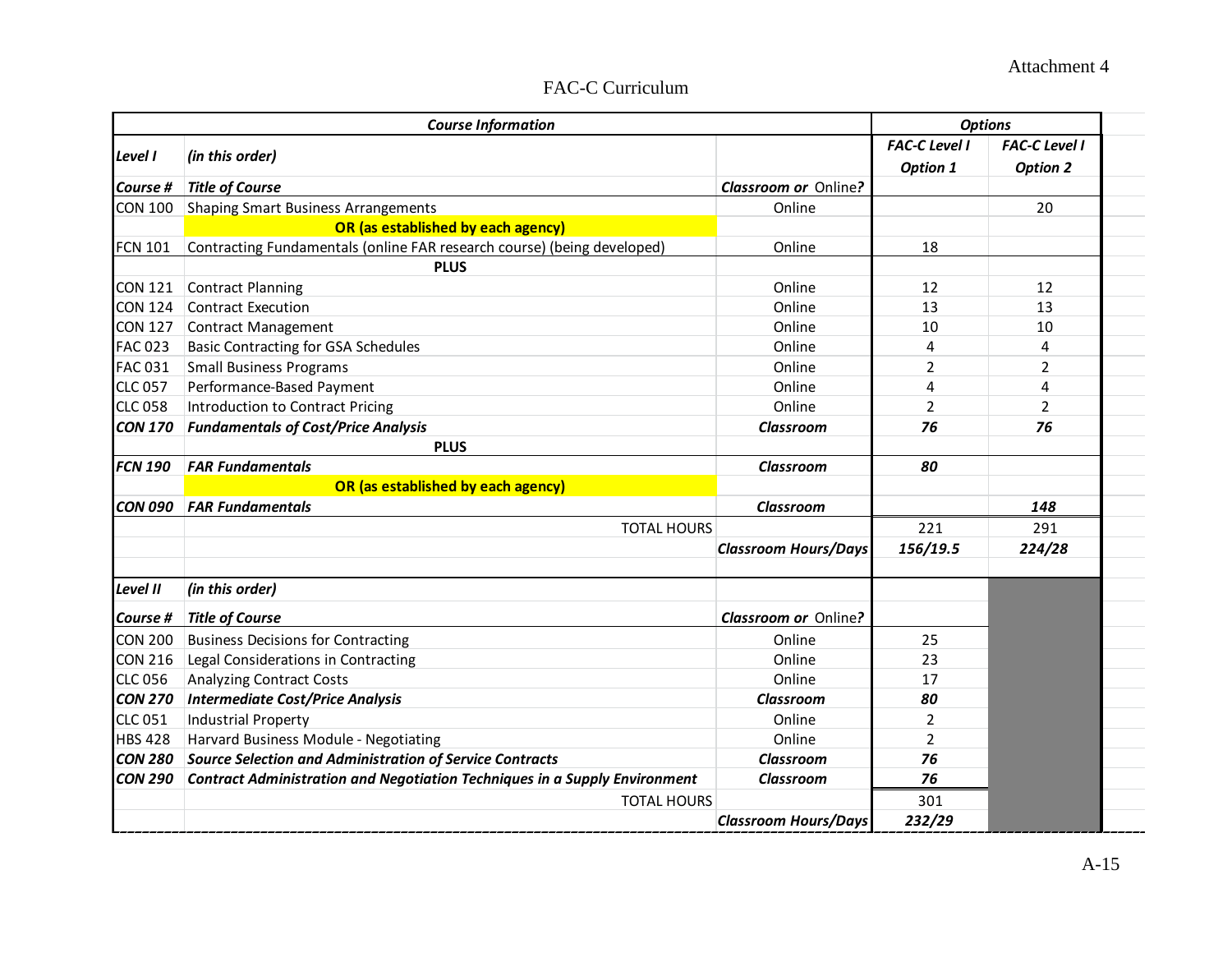#### FAC-C Curriculum

| Level III      | (in this order)                                     |                             |            |
|----------------|-----------------------------------------------------|-----------------------------|------------|
|                | Course #   Title of Course                          | <b>Classroom or Online?</b> |            |
|                | <b>CON 360 Contracting for Decision Makers</b>      | <b>Classroom</b>            | 76         |
|                | <b>Choice of 1 of the following:</b>                |                             |            |
|                | ACQ 315 Understanding Industry (Business Acumen)    | Classroom                   | 38         |
| <b>ACQ 370</b> | <b>Acquisition Law</b>                              | Classroom                   | 29         |
|                | <b>CON 370 Advanced Contract Pricing</b>            | <b>Classroom</b>            | 76         |
|                | ACQ 265 Mission-Focused Services Acquisition        | Classroom                   | 23         |
|                | <b>CON 244 Construction Contracting</b>             | Classroom                   | 27         |
|                | <b>CON 252</b> Fundamentals of Cost Accounting Stds | Classroom                   | 64         |
|                | <b>Electives</b>                                    |                             | $32*$      |
| <b>HBS</b>     | Any module other than HBS 428                       | Online                      |            |
|                | <b>TOTAL HOURS</b>                                  |                             | 101-154    |
|                |                                                     | <b>Classroom Hours/Days</b> | max 152/19 |
|                |                                                     |                             |            |
|                |                                                     |                             |            |
|                |                                                     |                             |            |
|                |                                                     |                             |            |
|                |                                                     |                             |            |

**\***The 32 hours of electives may be one course or a series of courses. Each course should be at least eight hours in length and can be classroom, online or a combination of the two. Topics must be related to acquisition and may include general business courses, such as statistics or budgeting. Topics or subject areas may also be in a technical area related to the individual's specific work, such as IT. Agencies have the option of specifying the courses their workforce members must take to meet the 32 hours of electives.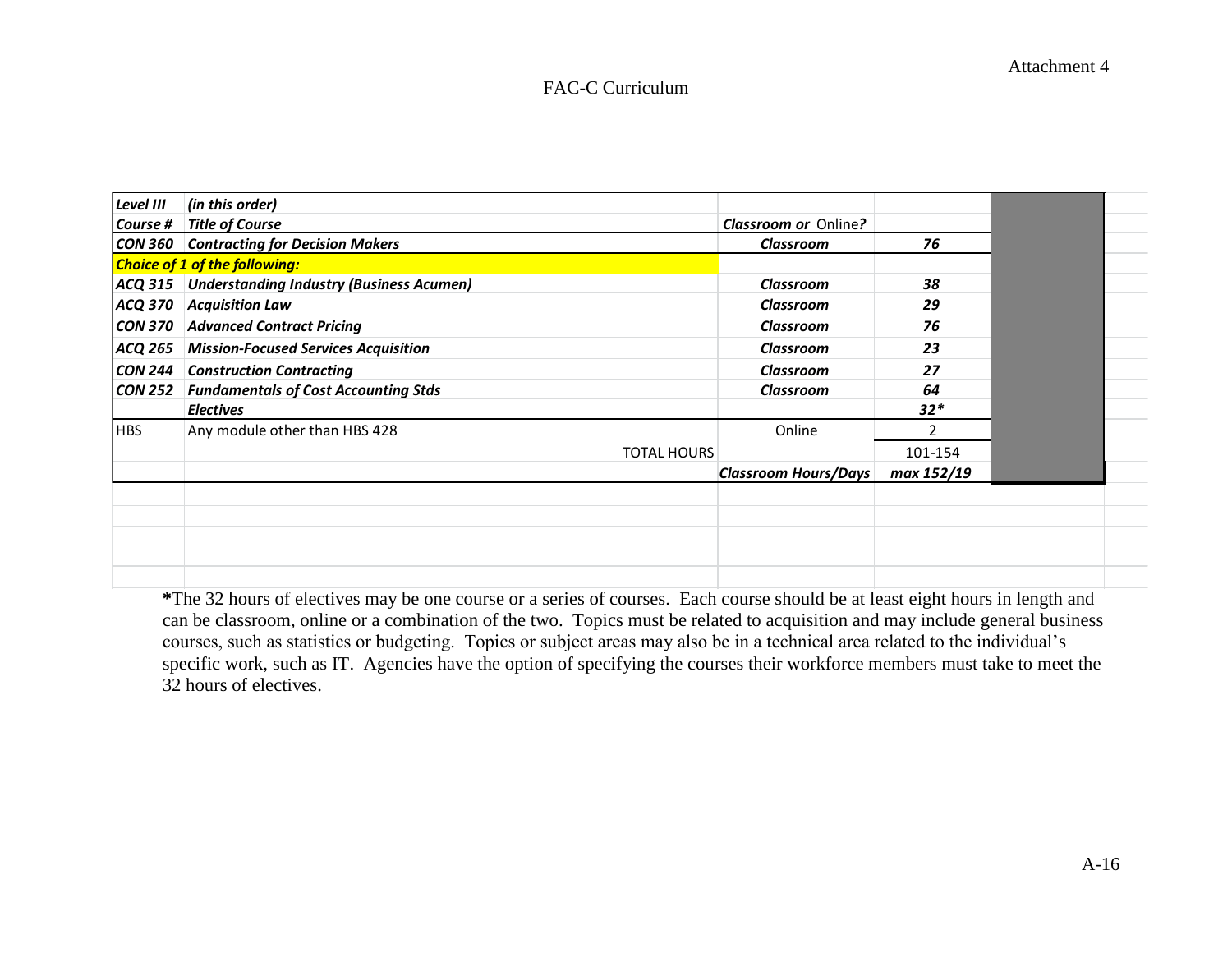## **Guidance on Meeting the Requirement for Continuous Learning Points**

## *Introduction*

Professional learning by acquisition workforce members serves to improve the outcome of Federal procurements and benefits the public interest. Regular participation in continuous learning activities and programs enhances the skills of acquisition professionals, affords them opportunities for professional growth, and improves the quality of services rendered. Acquisition Career Managers (ACMs) and supervisors shall work with acquisition workforce members to identify opportunities and determine the appropriate number of Continuous Learning Points (CLPs) obtained from each learning activity. Accounting for and documenting continuous learning activities are mutual responsibilities between the acquisition workforce member, supervisor and ACM.

Acquisition workforce members should refer to Office of Federal Procurement Policy (OFPP) certification policies<sup>23</sup> to determine how many CLPs they must earn in order to maintain their certification. For discrete activities related to acquisition, such as attending learning events or training, each hour spent in a continuous learning activity is equal to one CLP. Experiential activities that do not have a definite number of learning hours, such as rotational assignments and mentoring are discussed below. Hours in excess of the minimum requirements may not be carried forward for credit beyond the current period. In general, no single activity should be used to accumulate all CLPs required for certification maintenance. Workforce members should make an effort to participate in a variety of acquisition-related activities designed to give the member a wellrounded perspective of his/her acquisition function.

## *CLP Activities*

The following activities can generally be used to obtain CLPs:

## A. Training/Education

CLPs may be earned through formal or informal training activities that are related to the acquisition workforce member's job, including participating in self-directed study,<sup>24</sup> presenting training, and taking higher education coursework.

### B. Participating in Professional Organizations and/or their Events

CLPs may be earned for participating in professional organizations, attending events sponsored by them, and obtaining professional licenses or certifications. Membership in a professional organization alone will not be considered as fulfilling continuous learning requirements, but participation in the organization leadership will. Before participating in professional organizations, workforce members must ensure that their participation is authorized by their agency and is permitted by ethics laws and regulations. Examples of activities that may qualify for CLPs include holding elected/appointed positions, such as committee leadership roles, or attending and/or presenting at educational learning events or meetings.

l <sup>23</sup> Available at http://www.whitehouse.gov/omb/procurement\_index\_workforce/

<sup>&</sup>lt;sup>24</sup> Self-directed study programs must be approved by the employee's supervisor.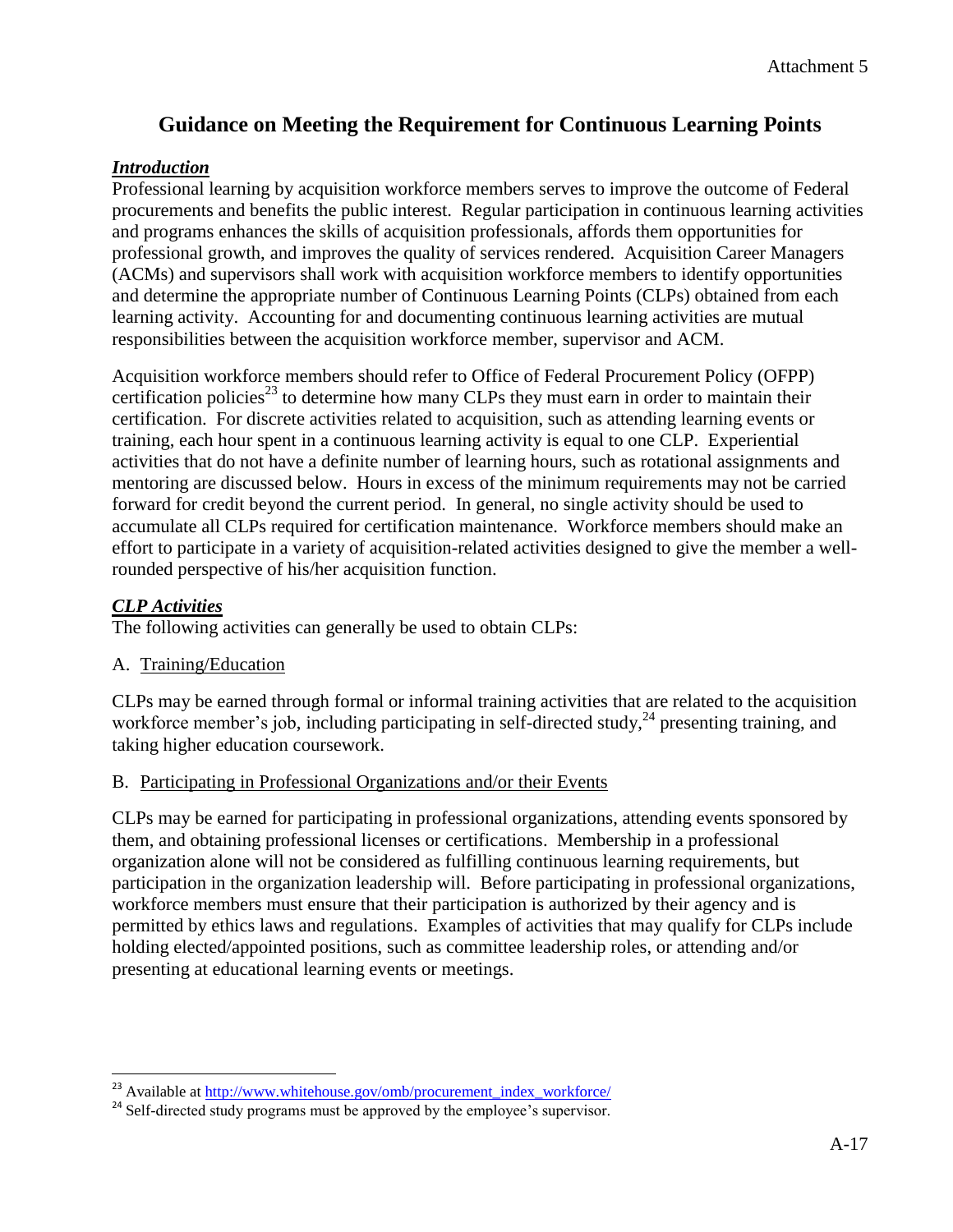## C. Publishing

Publishing articles related to acquisition are generally acceptable for CLPs. Points will only be awarded in the year published. Authors must comply with agency publication policy.

## D. Participating in Experiential Activities

Experiential activities are those at-work experiences that serve to enhance workforce professional skills and improve agency acquisition delivery, such as rotational and developmental assignments or mentoring. CLPs accumulate for learning; simply performing an already understood work function should not be used to accumulate CLPs. Longer experiences can be more beneficial than shorter experiences, but the granting of CLPs should be focused on what the workforce member has learned, rather than what they have done.

Supervisors and workforce members should pre-define, as much as possible, the learning activities to be accomplished in each experience, and should work together to determine the appropriate number of CLPs that each experience will accumulate for the member. Mentoring of workforce members during experiential learning is encouraged, as is sharing of knowledge gained in an experiential assignment through reports, briefings, project designs or formal or informal training.

## *Sample Activities*

Below are sample activities and the number of CLPs recommended for completing them. This sample list is not intended to be all-inclusive and workforce members and supervisors should work together to identify qualifying events and experiences. Agencies can establish different CLP values for the listed activities; therefore, workforce members should seek agency guidance and consider the advice of their ACM in the assignment of CLP values for activities listed and those being contemplated.

| <b>SAMPLE ACTIVITY</b>                       | <b>POINTS</b>                              |
|----------------------------------------------|--------------------------------------------|
| Formal or Informal Training (such as         | 1 CLP per hour of instruction (NOTE:       |
| FAI/DAU classroom or online courses)         | excludes meal time)                        |
| <b>Accredited Higher Education Courses</b>   | Generally, 10 CLPs per semester or quarter |
| (such as university courses)                 | hour                                       |
| Continuing Education Unit (CEU)              | 10 CLPs per CEU                            |
| Equivalency Exam                             | Same points as awarded for the course      |
| Learning event, training or seminar          | 1 CLP per hour, including preparation;     |
| presentation                                 | maximum of 20 CLPs per year                |
|                                              |                                            |
| Attendance at professional association       | 1 CLP per meeting hour, maximum of 20      |
| meeting                                      | CLPs per year                              |
|                                              |                                            |
| Participation in intra- or interagency group | 1 CLP per meeting hour, maximum of 20      |
| on an acquisition topic                      | CLPs per year                              |
| <b>Association Leadership Role</b>           | 1 CLP per hour; maximum of 20 CLPs per     |
|                                              | year                                       |